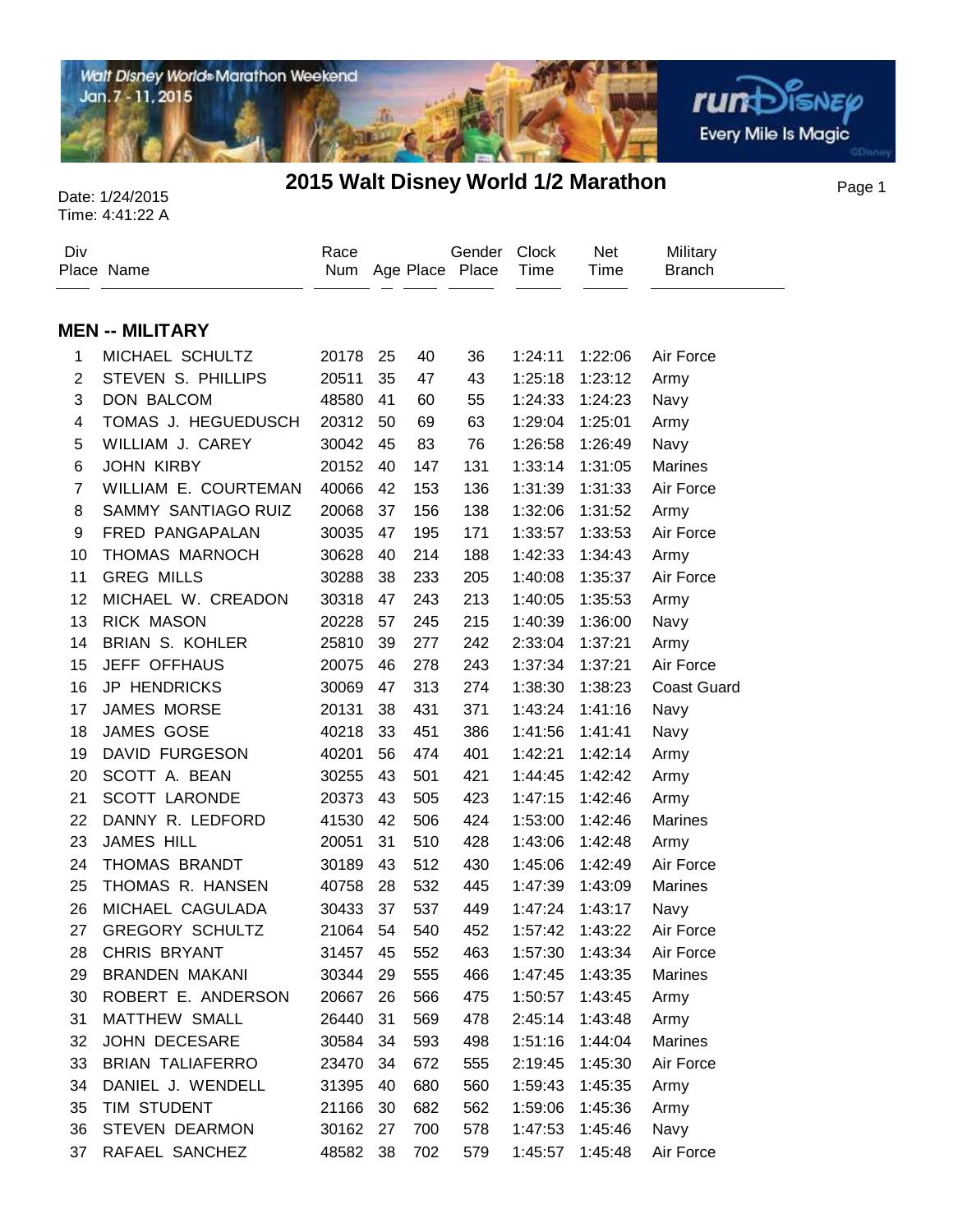# Page 2 Date: 1/24/2015 **2015 Walt Disney World 1/2 Marathon**

| Div | Place Name              | Race<br>Num |    |         | Gender<br>Age Place Place | <b>Clock</b><br>Time | <b>Net</b><br>Time | Military<br><b>Branch</b> |
|-----|-------------------------|-------------|----|---------|---------------------------|----------------------|--------------------|---------------------------|
| 38  | JOSHUA N. STEPHENSON    | 30814       | 38 | 708     | 583                       | 1:53:00              | 1:45:51            | Army                      |
| 39  | <b>RYAN TURNER</b>      | 20122       | 33 | 711     | 586                       | 1:48:08              | 1:45:55            | Air Force                 |
| 40  | SHANE PORTFOLIO         | 20537       | 39 | 786     | 648                       | 1:54:15              | 1:47:05            | Army                      |
| 41  | <b>MARTIN GOINS</b>     | 30600       | 49 | 812     | 669                       | 1:54:41              | 1:47:27            | Air Force                 |
| 42  | ROBERT E. WOODS, III    | 20910       | 47 | 824     | 677                       | 1:58:22              | 1:47:33            | Army                      |
| 43  | DAVID J. WEINBERG       | 40391       | 52 | 860     | 704                       | 1:50:12              | 1:48:00            | Air Force                 |
| 44  | ADAMA ANDERSON          | 32964       | 30 | 875     | 716                       | 2:14:26              | 1:48:08            | Air Force                 |
| 45  | MATTHEW M. MAZAT        | 31782       | 41 | 887     | 724                       | 2:06:48              | 1:48:18            | Navy                      |
| 46  | <b>BYRON PETERSON</b>   | 21061       | 40 | 910     | 743                       | 2:01:54              | 1:48:35            | Navy                      |
| 47  | <b>RICK MARKS</b>       | 30402       | 35 | 920     | 749                       | 1:52:47              | 1:48:43            | Air Force                 |
| 48  | DAN HINKLEY             | 31398       | 29 | 929     | 752                       | 2:02:37              | 1:48:49            | Navy                      |
| 49  | <b>JUSTIN CHABALKO</b>  | 40256       | 31 | 941     | 762                       | 1:49:10              | 1:48:57            | Army                      |
| 50  | CASEY S. ELLIS          | 20137       | 25 | 957     | 774                       | 1:51:14              | 1:49:05            | Air Force                 |
| 51  | NATHANIEL N. SCHWART    | 20519       | 32 | 975     | 786                       | 1:56:19              | 1:49:11            | Navy                      |
| 52  | MATTHEW GLABERMAN       | 20623       | 29 | 985     | 793                       | 1:56:49              | 1:49:16            | Army                      |
| 53  | <b>SHARROD GREENE</b>   | 21316       | 29 | 1034    | 832                       | 2:03:32              | 1:49:40            | Navy                      |
| 54  | JEFF CLARKSON           | 30322       | 30 | 1064    | 854                       | 1:54:10              | 1:49:55            | Army                      |
| 55  | KENNETH A. SCERBO       | 30516       | 37 | 1100    | 876                       | 1:54:49              | 1:50:22            | Army                      |
| 56  | STEPHEN BERNSTEIN       | 30688       | 50 | 1113    | 889                       | 1:58:16              | 1:50:28            | Army                      |
| 57  | <b>CHARLES GRINDLE</b>  | 40634       | 48 | 1128    | 902                       | 2:31:18              | 1:50:35            | Army                      |
| 58  | ZACHARY D. BELL         | 30701       | 38 | 1134    | 904                       | 1:57:56              | 1:50:40            | Marines                   |
| 59  | <b>WILLIAM MASKE</b>    | 41849       | 42 | 1140    | 909                       | 2:03:58              | 1:50:45            | Navy                      |
| 60  | VINCENT H. TRYER        | 49444       | 22 | 1172    | 931                       | 2:55:44              | 1:51:05            | Army                      |
| 61  | <b>GREG BAINUM</b>      | 40778       | 48 | 1233    | 978                       | 1:56:16              | 1:51:42            | Air Force                 |
| 62  | KEVIN L. BOLEYN         | 34346       | 55 | 1240    | 983                       | 2:27:53              | 1:51:45            | Air Force                 |
| 63  | <b>SHAWN THOMPSON</b>   | 30954       | 40 | 1249    | 988                       | 2:10:30              | 1:51:52            | Army                      |
| 64  | MICHAEL A. SCARPULLA    | 32085       | 47 | 1251    | 989                       | 2:10:30              | 1:51:52            | Army                      |
| 65  | JEFFREY W. FROUDE       | 30254       | 35 | 1260    | 994                       | 1:54:10              | 1:51:57            | Army                      |
| 66  | VINCENT DANNA           | 20414       | 53 | 1267    | 1000                      | 1:59:47              | 1:52:02            | Air Force                 |
| 67  | DAVID R. ANDERSON       | 31485       |    | 41 1272 | 1004                      | 2:06:11              | 1:52:04            | Air Force                 |
| 68  | BRANDON J. BAKER        | 30582       | 28 | 1284    | 1016                      | 1:59:50              | 1:52:13            | Army                      |
| 69  | KEVIN S. VALOIS         | 30265       | 45 | 1290    | 1022                      | 1:56:39              | 1:52:17            | Army                      |
| 70  | <b>BENJAMIN SCHARFF</b> | 37308       | 42 | 1294    | 1025                      | 2:48:16              | 1:52:20            | Marines                   |
| 71  | <b>KURT SMITH</b>       | 31034       | 44 | 1297    | 1028                      | 2:02:35              | 1:52:21            | Air Force                 |
| 72  | WILLY MENDOZA           | 31043       | 63 | 1304    | 1033                      | 2:02:44              | 1:52:22            | Navy                      |
| 73  | RONALD SHIVERS          | 21419       | 39 | 1336    | 1053                      | 2:05:54              | 1:52:42            | Air Force                 |
| 74  | <b>CLINT WALKER</b>     | 30991       | 38 | 1355    | 1065                      | 2:03:38              | 1:52:54            | Army                      |
| 75  | ALEXANDER L. TERRY      | 22388       | 27 | 1390    | 1088                      | 2:18:45              | 1:53:13            | Army                      |
| 76  | <b>JASON SCHULTZ</b>    | 21065       | 21 | 1456    | 1131                      | 2:07:10              | 1:53:50            | Air Force                 |
| 77  | <b>BRIAN GILPATRICK</b> | 30774       | 39 | 1479    | 1147                      | 2:04:44              | 1:54:00            | Air Force                 |
| 78  | <b>JOEL ROYSTON</b>     | 32152       | 56 | 1480    | 1148                      | 2:11:13              | 1:54:00            | Navy                      |
| 79  | JAMES E. SIEGMAN        | 30439       | 42 | 1538    | 1182                      | 2:01:43              | 1:54:21            | Army                      |
| 80  | SETH F. HUDGINS         | 31671       | 49 | 1604    | 1226                      | 2:09:14              | 1:54:53            | Navy                      |
| 81  | DANIEL MOLINE           | 20243       | 34 | 1616    | 1234                      | 1:59:23              | 1:54:57            | Air Force                 |
| 82  | DALE B. STEWART         | 32423       | 48 | 1651    | 1256                      | 2:17:25              | 1:55:14            | Army                      |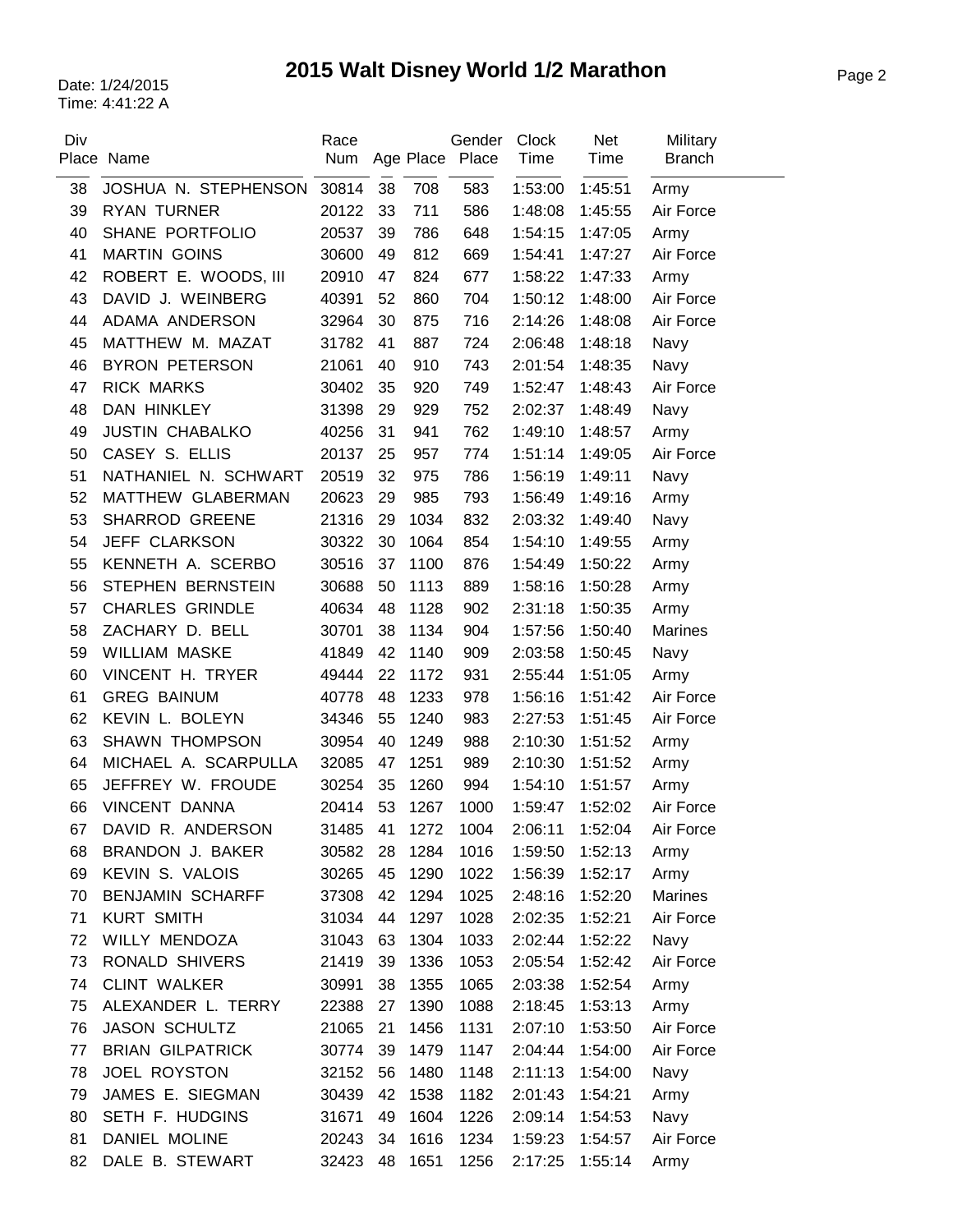# Page 3 Date: 1/24/2015 **2015 Walt Disney World 1/2 Marathon**

| Div | Place Name               | Race<br>Num   |    |         | Gender<br>Age Place Place | <b>Clock</b><br>Time | <b>Net</b><br>Time | Military<br><b>Branch</b> |
|-----|--------------------------|---------------|----|---------|---------------------------|----------------------|--------------------|---------------------------|
| 83  | ANTHONY D. MORTIMER      | 30711         | 41 | 1677    | 1273                      | 2:02:43              | 1:55:26            | Navy                      |
| 84  | STEVE LOOS               | 40725         | 43 | 1690    | 1282                      | 2:02:57              | 1:55:35            | Army                      |
| 85  | <b>KEVIN DENTER</b>      | 30589         | 51 | 1693    | 1284                      | 2:02:50              | 1:55:36            | Air Force                 |
| 86  | ERICK L. WILDER          | 21631         | 37 | 1700    | 1289                      | 2:14:04              | 1:55:39            | <b>Coast Guard</b>        |
| 87  | THOMAS ANDERSON          | 30277         | 27 | 1734    | 1312                      | 2:00:09              | 1:55:53            | Army                      |
| 88  | <b>BOB STEINBERG</b>     | 31429         | 63 | 1817    | 1367                      | 2:10:04              | 1:56:32            | <b>Marines</b>            |
| 89  | ROBERT T. VAN ESSEN      | 25526         | 24 | 1821    | 1369                      | 2:47:54              | 1:56:33            | Army                      |
| 90  | <b>MARK SIMON</b>        | 21095         | 47 | 1844    | 1385                      | 2:04:02              | 1:56:47            | Army                      |
| 91  | STEVE ALLSHOUSE          | 23407         | 40 | 1858    | 1393                      | 2:31:06              | 1:56:53            | <b>Marines</b>            |
| 92  | FRANK BALL               | 22714         | 48 | 1865    | 1398                      | 2:23:06              | 1:56:56            | Army                      |
| 93  | COLE COX                 | 21809         | 41 | 1934    | 1450                      | 2:15:14              | 1:57:26            | Navy                      |
| 94  | DARREN MINNEMANN         | 31545         | 45 | 1998    | 1493                      | 2:11:54              | 1:57:54            | Army                      |
| 95  | EDWARD MCDONOUGH         | 42070         | 45 | 2026    | 1510                      | 2:11:23              | 1:58:08            | <b>Marines</b>            |
| 96  | <b>FRANK STACHOUR</b>    | 31069         | 35 | 2038    | 1517                      | 2:09:05              | 1:58:15            | Navy                      |
| 97  | JEFFREY D. TINER-MATS    | 30927         | 42 | 2047    | 1522                      | 2:08:53              | 1:58:19            | Navy                      |
| 98  | <b>ROGER PHUNG</b>       | 34072         | 29 | 2204    | 1630                      | 2:29:40              | 1:59:22            | Army                      |
| 99  | MATTHEW P. ZENTZ         | 30889         | 46 | 2256    | 1670                      | 2:21:52              | 1:59:44            | Navy                      |
| 100 | ROBERT E. COTE           | 32808         | 49 | 2262    | 1674                      | 2:26:42              | 1:59:46            | Marines                   |
| 101 | JUDD BAILEY              | 30949         | 55 | 2274    | 1684                      | 2:10:17              | 1:59:50            | Army                      |
| 102 | CHRIS COLLINS            | 31739         | 40 | 2280    | 1689                      | 2:22:33              | 1:59:51            | Air Force                 |
| 103 | JAMES FEELEY             | 47116         | 45 | 2309    | 1705                      | 2:44:10              | 2:00:00            | <b>Coast Guard</b>        |
| 104 | JOHNATHAN B. ZULAUF      | 31576         | 39 | 2381    | 1748                      | 2:14:15              | 2:00:36            | Air Force                 |
| 105 | ZACHARY A. EULO          | 51661         | 22 | 2382    | 1749                      | 3:05:15              | 2:00:36            | Army                      |
| 106 | <b>TOMAS SUAREZ</b>      | 51029         | 46 | 2403    | 1764                      | 3:04:11              | 2:00:44            | Army                      |
| 107 | DAVID B. SEITZ           | 40780         | 47 | 2442    | 1792                      | 2:05:36              | 2:01:02            | Air Force                 |
| 108 | MICHAEL J. GRIMM         | 30843         | 49 | 2482    | 1815                      | 2:08:37              | 2:01:21            | Air Force                 |
| 109 | <b>CHARLES CROWNOVER</b> | 41473         | 40 | 2515    | 1834                      | 2:11:44              | 2:01:33            | <b>Marines</b>            |
| 110 | JEFFERSON CLARK          | 32842         | 47 | 2524    | 1841                      | 2:26:57              | 2:01:38            | Air Force                 |
| 111 | JAMES E. CLARK           | 23588         | 41 | 2558    | 1867                      | 2:36:13              | 2:01:56            | Air Force                 |
|     | 112 DAVID W. YANCEY      | 30904 51 2610 |    |         | 1902                      | 2:12:56 2:02:19      |                    | Air Force                 |
|     | 113 ANDREW MCBREARTY     | 21306         | 44 | 2645    | 1920                      | 2:16:09              | 2:02:37            | Air Force                 |
|     | 114 GREG LONG            | 21491         | 45 | 2678    | 1939                      | 2:21:09              | 2:02:50            | Army                      |
|     | 115 MICHAEL PROPHETER    | 21227         | 31 | 2693    | 1950                      | 2:17:14              | 2:02:57            | <b>Marines</b>            |
|     | 116 STEVE R. SANTIAGO    | 20940         | 50 | 2706    | 1960                      | 2:13:29              | 2:03:03            | <b>Marines</b>            |
|     | 117 SCOTT TYSON          | 21594         | 37 | 2727    | 1973                      | 2:21:20              | 2:03:09            | Navy                      |
|     | 118 CHRISTOPHER W. URBAN | 25352         | 47 | 2730    | 1976                      | 2:52:23              | 2:03:09            | Marines                   |
|     | 119 GEOVARRIE LOPEZ      | 41649         | 41 | 2799    | 2011                      | 2:14:17              | 2:03:32            | Navy                      |
|     | 120 WILLIAM A. JOHANSSON | 21309         | 38 | 2817    | 2022                      | 2:17:30              | 2:03:41            | Navy                      |
| 121 | DONALD WEEKS             | 23142         | 30 | 2891    | 2070                      | 2:34:11              | 2:04:08            | Army                      |
|     | 122 BRYAN C. ELWOOD      | 31826         | 31 | 2899    | 2075                      | 2:21:28              | 2:04:10            | Army                      |
|     | 123 PHILLIP DAVIS        | 20180         | 54 | 2915    | 2084                      | 2:26:42              | 2:04:17            | <b>Coast Guard</b>        |
| 124 | MICHAEL SCHWERIN         | 47799         | 48 | 2939    | 2101                      | 2:54:16              | 2:04:28            | Navy                      |
|     | 125 RYAN WHITE           | 30427         | 37 | 2970    | 2122                      | 2:08:55              | 2:04:40            | <b>Marines</b>            |
|     | 126 NATHAN MAKER         | 41330         | 43 | 3036    | 2162                      | 2:12:26              | 2:05:05            | Marines                   |
| 127 | MATTHEW SONN             | 51523         |    | 32 3189 | 2263                      | 3:10:26              | 2:06:19            | Navy                      |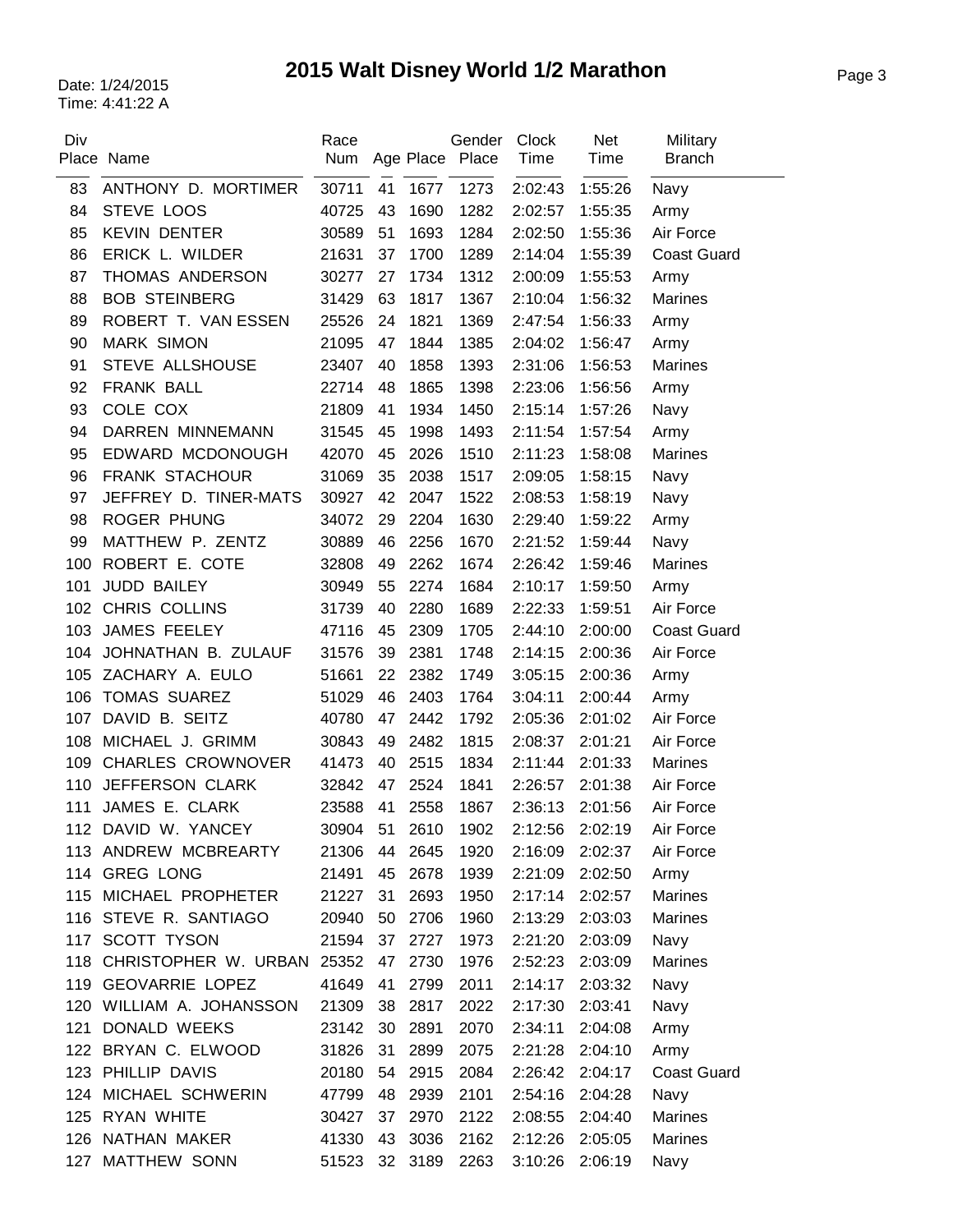# Page 4 Date: 1/24/2015 **2015 Walt Disney World 1/2 Marathon**

| Div | Place Name                      | Race<br>Num |    |      | Gender<br>Age Place Place | Clock<br>Time | <b>Net</b><br>Time | Military<br><b>Branch</b> |
|-----|---------------------------------|-------------|----|------|---------------------------|---------------|--------------------|---------------------------|
| 128 | <b>RICHARD PLUMMER</b>          | 30731       | 37 | 3223 | 2281                      | 2:14:30       | 2:06:35            | <b>Marines</b>            |
| 129 | <b>JOHN EGGERT</b>              | 32758       | 50 | 3260 | 2300                      | 2:32:47       | 2:06:47            | Army                      |
| 130 | <b>GARY WINCH</b>               | 30354       | 46 | 3262 | 2302                      | 2:32:47       | 2:06:47            | Army                      |
| 131 | TIM DIETRICH                    | 33213       | 51 | 3286 | 2319                      | 2:33:13       | 2:06:53            | Marines                   |
| 132 | JOHN C. MOSS                    | 22062       | 46 | 3298 | 2328                      | 2:29:05       | 2:07:00            | Air Force                 |
| 133 | NOAH FIRTH                      | 32028       | 29 | 3366 | 2364                      | 2:25:43       | 2:07:26            | Air Force                 |
| 134 | TOM KELLEY                      | 21804       | 40 | 3545 | 2453                      | 2:31:17       | 2:08:33            | Army                      |
| 135 | <b>JEREMY STRINGER</b>          | 30905       | 38 | 3555 | 2456                      | 2:19:00       | 2:08:36            | Air Force                 |
| 136 | MICHAEL BODDY                   | 32612       | 51 | 3636 | 2503                      | 2:59:10       | 2:09:07            | Army                      |
| 137 | DAVID S. LLAMAS                 | 34331       | 43 | 3662 | 2521                      | 2:45:07       | 2:09:17            | Army                      |
| 138 | ROBERT KEICHLINE                | 31828       | 52 | 3672 | 2528                      | 2:26:35       | 2:09:21            | Air Force                 |
| 139 | MICHAEL K. LISNERSKI            | 24716       | 43 | 3694 | 2543                      | 2:55:24       | 2:09:28            | Navy                      |
| 140 | <b>JOHN MARTINEZ</b>            | 34288       | 34 | 3704 | 2547                      | 2:43:49       | 2:09:30            | Army                      |
| 141 | ADAM M. FOWLER                  | 20908       | 31 | 3748 | 2573                      | 2:20:16       | 2:09:46            | Air Force                 |
| 142 | BRADLEY M. KESLER               | 41033       | 34 | 3813 | 2611                      | 2:20:47       | 2:10:07            | Army                      |
| 143 | RUSSELL S. GONZALEZ             | 40152       | 51 | 3861 | 2636                      | 2:24:12       | 2:10:20            | Army                      |
| 144 | JARVIS MOORE                    | 43133       | 33 | 3904 | 2658                      | 2:32:05       | 2:10:32            | Air Force                 |
| 145 | DAVID A. WILLIAMS               | 20576       | 50 | 3909 | 2661                      | 2:17:43       | 2:10:32            | Navy                      |
| 146 | MICHAEL MCCARROLL               | 40506       | 30 | 3962 | 2692                      | 2:24:47       | 2:10:54            | Navy                      |
| 147 | YAU-LIONG TSAI                  | 22403       | 39 | 3970 | 2697                      | 2:36:29       | 2:10:57            | Army                      |
| 148 | ZACHARY WEAVER                  | 50999       | 24 | 4007 | 2716                      | 3:13:30       | 2:11:10            | Navy                      |
| 149 | MARK D. OVERTON                 | 22043       | 50 | 4150 | 2804                      | 2:33:36       | 2:12:04            | Army                      |
| 150 | <b>JOSEPH BENSON</b>            | 31618       | 22 | 4156 | 2807                      | 2:29:52       | 2:12:06            | Army                      |
| 151 | ROGER J. HEGER                  | 47176       | 58 | 4240 | 2851                      | 2:30:26       | 2:12:33            | Army                      |
| 152 | CARLOS ACOSTA                   | 51511       | 39 | 4279 | 2867                      | 3:14:58       | 2:12:44            | Army                      |
| 153 | <b>KELSEY HOLCOMB</b>           | 20417       | 26 | 4301 | 2876                      | 2:17:12       | 2:12:53            | Navy                      |
| 154 | JOHN D. FERNANDEZ               | 25660       | 31 | 4342 | 2897                      | 3:02:51       | 2:13:02            | <b>Marines</b>            |
| 155 | <b>MATTHEW GARRISON</b>         | 20827       | 37 | 4367 | 2912                      | 2:23:57       | 2:13:14            | Air Force                 |
| 156 | JEFFREY L. WINN                 | 20817       | 51 | 4368 | 2913                      | 2:23:45       | 2:13:14            | <b>Marines</b>            |
| 157 | ROBERT ARBEGAST                 | 23292       | 35 | 4421 | 2941                      | 2:48:12       | 2:13:29            | Marines                   |
| 158 | JEFF REAGAN                     | 30469       | 52 | 4437 | 2950                      | 2:17:41       | 2:13:35            | Air Force                 |
|     | 159 BEAU LOCKWOOD               | 35066       | 34 | 4544 | 3007                      | 2:53:20       | 2:14:02            | Army                      |
|     | 160 SCOTT HAWKS                 | 34996       | 40 | 4578 | 3027                      | 2:54:05       | 2:14:13            | Army                      |
| 161 | PHILLIP DIEPPA                  | 21092       | 28 | 4596 | 3039                      | 2:28:41       | 2:14:16            | Army                      |
|     | 162 GERALD D. ABBOTT SR         | 21741       | 50 | 4613 | 3052                      | 2:31:41       | 2:14:21            | Army                      |
|     | 163 ZACCARIAH J. ALSAMMAN 24098 |             | 22 | 4643 | 3067                      | 2:53:43       | 2:14:28            | Marines                   |
|     | 164 TIMOTHY J. SEIGAL           | 22851       | 52 | 4676 | 3087                      | 2:40:00       | 2:14:35            | Air Force                 |
|     | 165 DAVID TRANOTTI              | 41837       | 33 | 4689 | 3095                      | 2:28:14       | 2:14:41            | Navy                      |
|     | 166 HENRYK BENDER               | 51194       | 25 | 4696 | 3099                      | 3:16:56       | 2:14:44            | Army                      |
|     | 167 SCOT E. NEWPORT             | 30956       | 50 | 4805 | 3160                      | 2:25:46       | 2:15:20            | Army                      |
| 168 | JOSE DIAZ-DAVILA                | 24037       | 55 | 4821 | 3169                      | 2:54:48       | 2:15:26            | Army                      |
| 169 | <b>GREG ELMORE</b>              | 34216       | 49 | 4887 | 3201                      | 2:37:27       | 2:15:54            | Air Force                 |
|     | 170 BENJAMIN RINGVELSKI         | 33286       | 40 | 4892 | 3203                      | 2:45:56       | 2:15:57            | <b>Marines</b>            |
| 171 | BRIAN J. RISLEY                 | 34554       | 45 | 4919 | 3220                      | 2:50:37       | 2:16:05            | Navy                      |
|     | 172 STEVEN L. WATSON            | 31298       | 50 | 4923 | 3222                      | 2:30:34       | 2:16:06            | Army                      |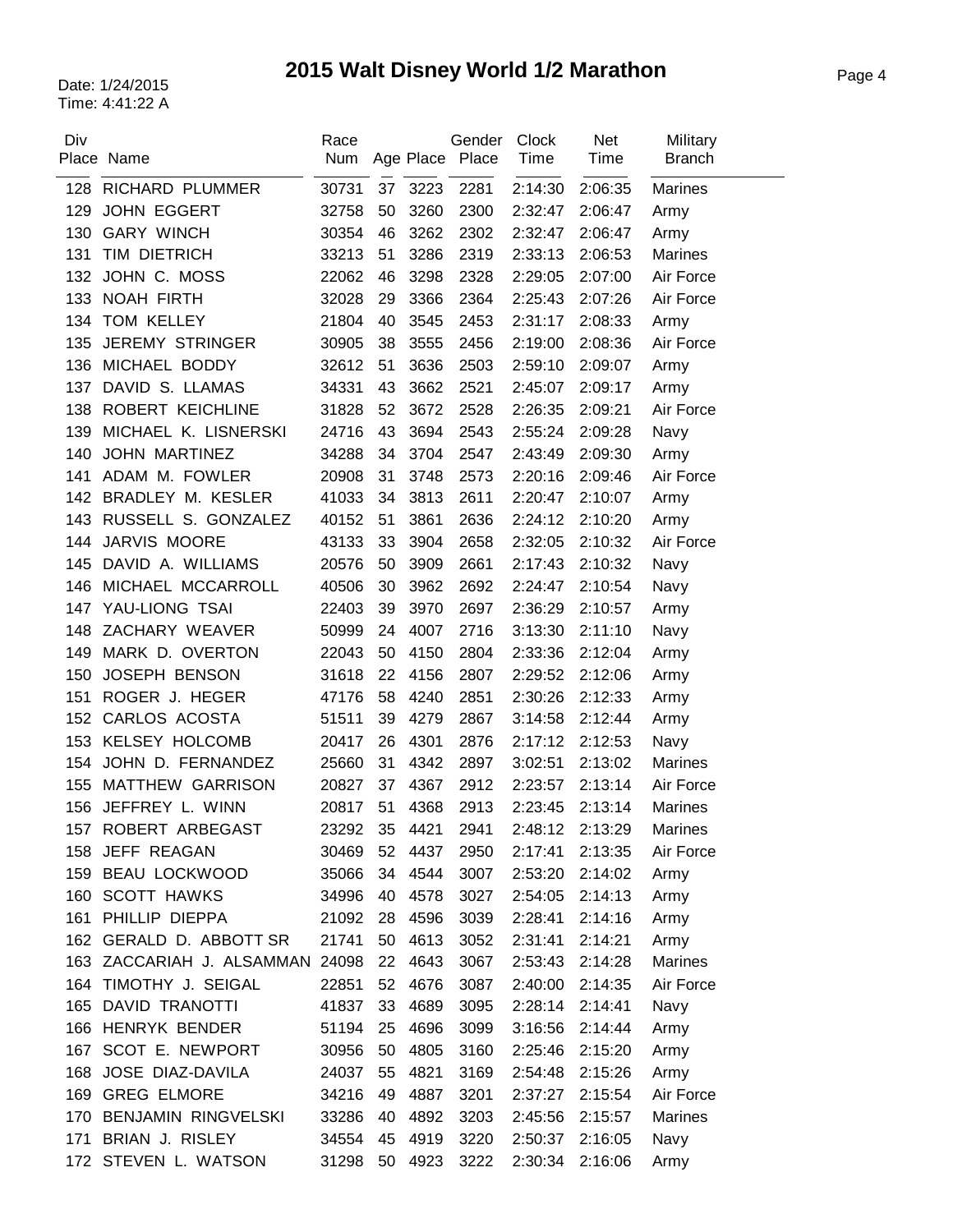# Page 5 Date: 1/24/2015 **2015 Walt Disney World 1/2 Marathon**

| Div | Place Name                 | Race<br>Num   |    |      | Gender<br>Age Place Place | Clock<br>Time | <b>Net</b><br>Time | Military<br><b>Branch</b> |
|-----|----------------------------|---------------|----|------|---------------------------|---------------|--------------------|---------------------------|
|     | 173 DREW GRIMES            | 35360         | 25 | 4926 | 3224                      | 3:00:26       | 2:16:07            | Navy                      |
| 174 | DONALD F. YETTER           | 41915         | 44 | 4955 | 3234                      | 2:30:06       | 2:16:15            | Army                      |
| 175 | <b>AARON PULCIFER</b>      | 33071         | 36 | 4966 | 3240                      | 2:41:41       | 2:16:19            | Air Force                 |
| 176 | CHRIS JACK                 | 32869         | 30 | 4986 | 3250                      | 2:42:04       | 2:16:24            | Navy                      |
| 177 | <b>JARRID COLLINS</b>      | 48575         | 38 | 4994 | 3257                      | 2:16:36       | 2:16:27            | Army                      |
| 178 | <b>SEAN KRELLER</b>        | 22110         | 41 | 5039 | 3288                      | 2:42:51       | 2:16:41            | <b>Coast Guard</b>        |
| 179 | TODD A. GARRETT            | 22047         | 44 | 5056 | 3296                      | 2:39:12       | 2:16:45            | Air Force                 |
| 180 | <b>SCOTT REANEY</b>        | 37337         | 33 | 5074 | 3306                      | 3:14:22       | 2:16:51            | Army                      |
| 181 | RICK ANDERSON              | 40704         | 33 | 5107 | 3322                      | 2:21:23       | 2:17:04            | Air Force                 |
|     | 182 ALLEN CRISP            | 42200         | 54 | 5111 | 3325                      | 2:30:26       | 2:17:05            | Navy                      |
| 183 | CHRISTOPHER A. SWIHA       | 35970         | 49 | 5153 | 3345                      | 3:02:28       | 2:17:15            | Army                      |
|     | 184 VINCENT BERNAL         | 31451         | 32 | 5243 | 3395                      | 2:31:04       | 2:17:45            | Army                      |
| 185 | MATTHEW K. LOHMAN          | 23449         | 32 | 5249 | 3401                      | 2:53:14       | 2:17:46            | Air Force                 |
| 186 | JERRY B. GANT              | 21526         | 41 | 5264 | 3408                      | 2:35:40       | 2:17:50            | Army                      |
| 187 | <b>JEFFREY PARKS</b>       | 23051         | 35 | 5300 | 3427                      | 2:54:32       | 2:18:07            | Air Force                 |
| 188 | <b>CHRISTOPHER PARK</b>    | 42038         | 37 | 5317 | 3436                      | 2:32:34       | 2:18:11            | Army                      |
| 189 | MICHAEL REYNA              | 30708         | 34 | 5318 | 3437                      | 2:25:54       | 2:18:11            | Army                      |
| 190 | REGINALD O. SMITH          | 31627         | 43 | 5320 | 3438                      | 2:32:37       | 2:18:12            | Navy                      |
| 191 | PAUL GENTRY                | 52242         | 42 | 5353 | 3456                      | 3:19:52       | 2:18:24            | Army                      |
| 192 | CHRISTOPHER GIELAROW 48745 |               | 18 | 5360 | 3460                      | 3:15:57       | 2:18:28            | <b>Marines</b>            |
| 193 | DAVE WERNER                | 41050         | 44 | 5463 | 3516                      | 2:29:52       | 2:19:06            | Navy                      |
| 194 | RICHARD J. MARSDEN         | 34319         | 36 | 5596 | 3587                      | 2:49:46       | 2:19:44            | Army                      |
| 195 | ALBERT K. YATES            | 42091         | 44 | 5629 | 3604                      | 2:33:07       | 2:19:55            | Air Force                 |
| 196 | <b>DAVID RUNELS</b>        | 32814         | 35 | 5637 | 3610                      | 2:47:16       | 2:19:58            | Air Force                 |
| 197 | <b>KEVIN LIMBERG</b>       | 22154         | 36 | 5639 | 3611                      | 2:47:16       | 2:19:58            | Air Force                 |
| 198 | ERIC SCOTT                 | 20789         | 31 | 5697 | 3641                      | 2:30:27       | 2:20:14            | Navy                      |
| 199 | DANIEL S. MCDONOUGH        | 31122         | 38 | 5864 | 3732                      | 3:23:46       | 2:21:09            | <b>Marines</b>            |
| 200 | JACK OBERMAN               | 20400         | 20 | 5938 | 3771                      | 2:35:23       | 2:21:34            | Navy                      |
| 201 | <b>JON PHILLIPS</b>        | 31764         | 38 | 5945 | 3776                      | 2:43:26       | 2:21:36            | Air Force                 |
|     | 202 BRUCE NALEY            | 22254 44 6044 |    |      | 3824                      | 2:32:29       | 2:22:09            | Navy                      |
|     | 203 JONATHAN A. RIVERA     | 21285         | 22 | 6054 | 3829                      | 2:35:26       | 2:22:11            | Army                      |
|     | 204 BRIAN PRANSKE          | 32164         | 40 | 6057 | 3832                      | 2:44:52       | 2:22:12            | Army                      |
| 205 | MICHAEL J. VAULX           | 47963         | 51 | 6085 | 3847                      | 3:11:40       | 2:22:22            | Army                      |
| 206 | MICHAEL SCICHILONE         | 36406         | 24 | 6094 | 3852                      | 3:14:08       | 2:22:26            | Navy                      |
| 207 | ERIC M. BURCH              | 32512         | 35 | 6141 | 3873                      | 2:52:13       | 2:22:45            | Navy                      |
| 208 | JAMES E. TAYLOR            | 51873         | 49 | 6164 | 3886                      | 3:24:20       | 2:22:52            | Army                      |
| 209 | <b>BRENT ENGEL</b>         | 22337         | 50 | 6210 | 3908                      | 2:52:22       | 2:23:08            | Army                      |
|     | 210 RICHARD J. MCMULLAN    | 40863         | 46 | 6257 | 3935                      | 2:27:51       | 2:23:20            | Air Force                 |
| 211 | PAUL KIRKPATRICK           | 31324         | 60 | 6368 | 3993                      | 2:37:55       | 2:23:58            | <b>Coast Guard</b>        |
|     | 212 JAMES W. DAVIS         | 33923         | 35 | 6423 | 4019                      | 2:55:14       | 2:24:14            | Air Force                 |
|     | 213 JOHN F. POPIAK         | 44574         | 38 | 6464 | 4044                      | 2:53:53       | 2:24:25            | Army                      |
|     | 214 KEVIN F. COUGHLIN      | 33332         | 44 | 6505 | 4063                      | 2:54:34       | 2:24:35            | Marines                   |
|     | 215 DAVID DOWLING          | 43439         | 42 | 6512 | 4065                      | 2:54:39       | 2:24:38            | Air Force                 |
|     | 216 EDWARD HASKINS         | 22839         | 29 | 6523 | 4072                      | 2:55:06       | 2:24:44            | Navy                      |
| 217 | KEVIN W. OAKES             | 31302         | 56 | 6528 | 4076                      | 2:24:53       | 2:24:45            | Navy                      |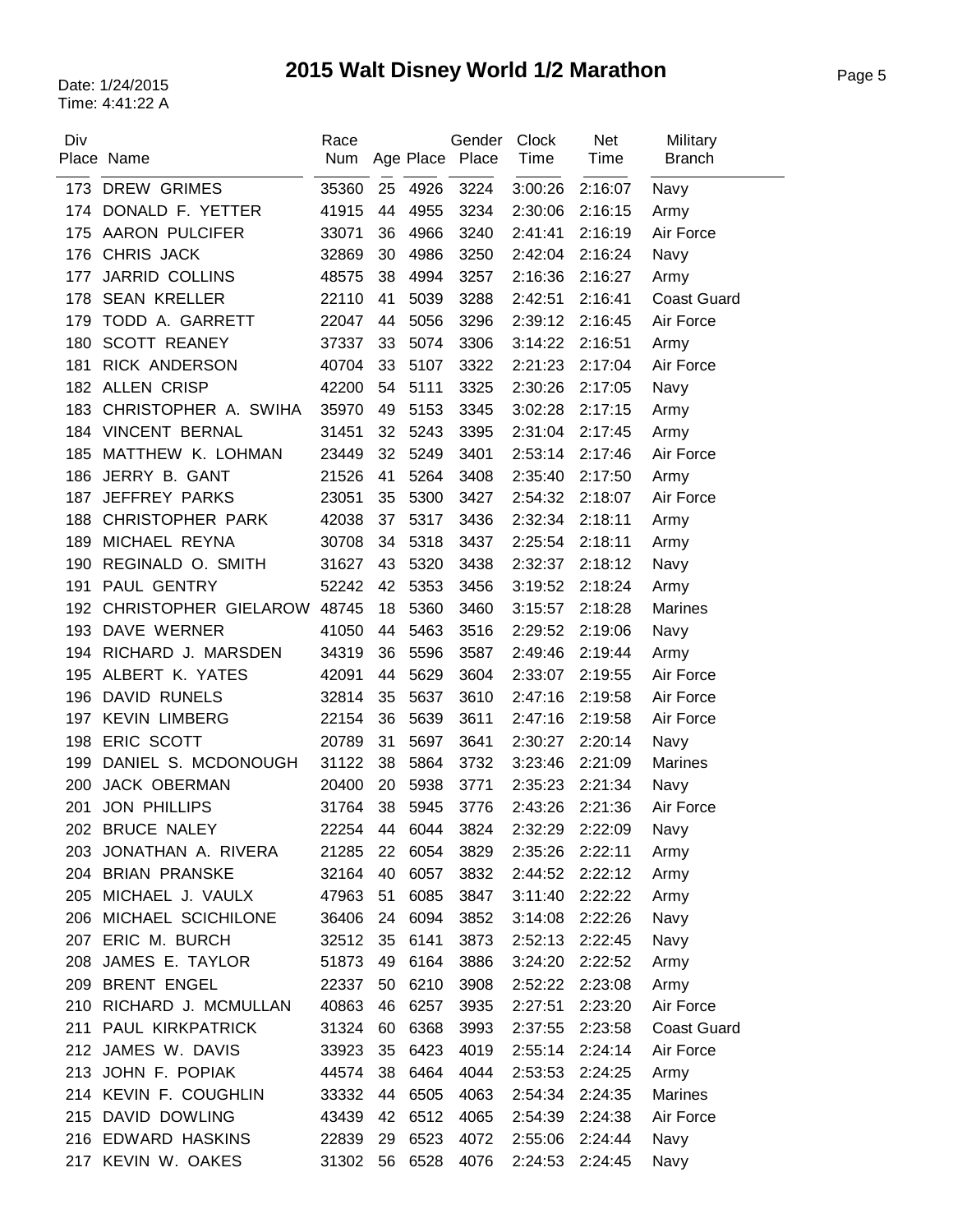# Page 6 Date: 1/24/2015 **2015 Walt Disney World 1/2 Marathon**

| Div | Place Name                     | Race  |    |         | Gender<br>Num Age Place Place | <b>Clock</b><br>Time | <b>Net</b><br>Time | Military<br><b>Branch</b> |
|-----|--------------------------------|-------|----|---------|-------------------------------|----------------------|--------------------|---------------------------|
|     | 218 ORLANDO LAROSA             | 23324 |    | 49 6601 | 4110                          | 2:59:52              | 2:25:04            | Air Force                 |
| 219 | JAMES P. RALEY                 | 26640 | 47 | 6617    | 4118                          | 3:27:54              | 2:25:09            | Army                      |
| 220 | DAVID J. LABRECHE              | 52461 | 33 | 6656    | 4135                          | 3:26:45              | 2:25:22            | Navy                      |
| 221 | <b>JONATHAN CARROLL</b>        | 51217 | 49 | 6714    | 4163                          | 3:30:40              | 2:25:38            | Army                      |
| 222 | JAMIE MEYER                    | 34061 | 38 | 6727    | 4171                          | 2:56:42              | 2:25:42            | Air Force                 |
| 223 | <b>WESLEY HADLEY</b>           | 50373 | 20 | 6785    | 4199                          | 3:29:46              | 2:26:00            | Army                      |
| 224 | THOMAS KARNOWSKI               | 20757 | 35 | 6793    | 4204                          | 2:53:27              | 2:26:04            | Navy                      |
| 225 | JOHN ODUM                      | 33470 | 44 | 6811    | 4210                          | 2:57:03              | 2:26:08            | Air Force                 |
| 226 | NATHAN SMITH                   | 22020 | 29 | 6827    | 4217                          | 2:48:11              | 2:26:11            | Air Force                 |
| 227 | <b>BRENT HICKMAN</b>           | 32556 | 43 | 6841    | 4222                          | 3:07:36              | 2:26:14            | Army                      |
| 228 | PATRICK W. SCANLAN             | 22561 | 39 | 6895    | 4250                          | 2:51:47              | 2:26:30            | Army                      |
| 229 | NATHAN BECK                    | 25759 | 27 | 6902    | 4253                          | 3:23:00              | 2:26:32            | Army                      |
| 230 | MARK CULPEPPER                 | 32030 | 49 | 6915    | 4258                          | 2:44:19              | 2:26:34            | Air Force                 |
| 231 | PHILLIP JENKINS                | 20076 | 29 | 6954    | 4283                          | 2:52:17              | 2:26:46            | Navy                      |
| 232 | <b>KENNETH SHIELDS</b>         | 22142 | 42 | 6973    | 4294                          | 2:53:16              | 2:26:49            | Army                      |
| 233 | BENJAMIN E. DOTSON             | 37345 | 37 | 7031    | 4315                          | 3:30:31              | 2:27:07            | Army                      |
|     | 234 F. SCOTT ARNOLD            | 33292 | 49 | 7037    | 4316                          | 2:56:33              | 2:27:09            | <b>Marines</b>            |
| 235 | ANDREW SAJDERA                 | 32660 | 33 | 7039    | 4318                          | 2:49:27              | 2:27:09            | Marines                   |
| 236 | <b>BRIAN BIGGS</b>             | 31166 | 39 | 7040    | 4319                          | 2:53:19              | 2:27:09            | Air Force                 |
| 237 | TODD A. CARBALLO               | 23961 | 39 | 7073    | 4338                          | 3:07:48              | 2:27:21            | Air Force                 |
| 238 | RANDY JONES                    | 41432 | 57 | 7087    | 4344                          | 2:37:55              | 2:27:24            | Air Force                 |
| 239 | MIKE MILCIC                    | 31085 | 56 | 7133    | 4368                          | 2:41:30              | 2:27:35            | Air Force                 |
| 240 | DAVID PEEK                     | 49952 | 51 | 7159    | 4378                          | 3:29:44              | 2:27:44            | Army                      |
| 241 | <b>VYACHESLAV KIRIK</b>        | 37599 | 38 | 7170    | 4386                          | 3:29:56              | 2:27:46            | <b>Marines</b>            |
| 242 | <b>JOHN SCHNEIDER</b>          | 32644 | 45 | 7197    | 4400                          | 2:50:05              | 2:27:54            | Air Force                 |
| 243 | <b>KENDALL LINSON</b>          | 51574 | 53 | 7269    | 4435                          | 3:30:07              | 2:28:07            | Army                      |
| 244 | <b>JASON STEWART</b>           | 31081 | 41 | 7294    | 4442                          | 2:38:36              | 2:28:16            | Navy                      |
| 245 | ROBERT LOPEZ                   | 32055 | 39 | 7322    | 4453                          | 2:55:37              | 2:28:24            | Army                      |
| 246 | <b>MARK CHILDRESS</b>          | 20661 | 41 | 7347    | 4463                          | 3:26:20              | 2:28:33            | Army                      |
| 247 | KEVIN L. DAHLIN                | 32899 | 39 | 7369    | 4473                          | 2:56:06              | 2:28:40            | <b>Marines</b>            |
|     | 248 KEVIN ATTEBERRY            | 35472 | 41 | 7400    | 4487                          | 3:14:23              | 2:28:46            | Air Force                 |
|     | 249 KENNETH W. MCKEE           | 23247 | 51 | 7431    | 4498                          | 3:04:36              | 2:28:59            | Air Force                 |
|     | 250 ANDREW P. FETH             | 32845 | 39 | 7461    | 4510                          | 2:55:39              | 2:29:05            | Air Force                 |
| 251 | <b>BRIAN HEDKE</b>             | 22133 | 41 | 7476    | 4516                          | 2:55:16              | 2:29:10            | Marines                   |
|     | 252 JOEL WEBER                 | 31113 | 38 | 7485    | 4519                          | 2:55:19              | 2:29:12            | <b>Marines</b>            |
|     | 253 RICHARD L. MCCUMBER        | 34684 | 36 | 7503    | 4531                          | 3:10:55              | 2:29:16            | Marines                   |
|     | 254 DAVID SCHAAF               | 52226 | 52 | 7577    | 4557                          | 3:31:08              | 2:29:39            | Air Force                 |
|     | 255 KENNETH R. CARPENTER 31196 |       | 59 | 7592    | 4563                          | 2:52:17              | 2:29:41            | Army                      |
|     | 256 MARK A. SONNTAG            | 25404 | 59 | 7648    | 4590                          | 3:21:45              | 2:29:55            | Navy                      |
|     | 257 SCOTT PARADIS              | 40165 | 52 | 7672    | 4603                          | 3:04:56              | 2:30:01            | Army                      |
| 258 | <b>BRANDON J. GITTS</b>        | 33276 | 34 | 7688    | 4608                          | 3:10:46              | 2:30:04            | Navy                      |
|     | 259 ANTHONY J. SMITH           | 43088 | 57 | 7725    | 4628                          | 2:51:43              | 2:30:13            | Air Force                 |
|     | 260 ERIC TIDWELL               | 24286 | 43 | 7733    | 4630                          | 3:10:06              | 2:30:16            | Navy                      |
| 261 | <b>JON JAILLITE</b>            | 37059 | 44 | 7738    | 4633                          | 3:26:02              | 2:30:18            | Air Force                 |
|     | 262 ERIC WILSON                | 46992 | 31 | 7758    | 4642                          | 3:16:32              | 2:30:22            | <b>Marines</b>            |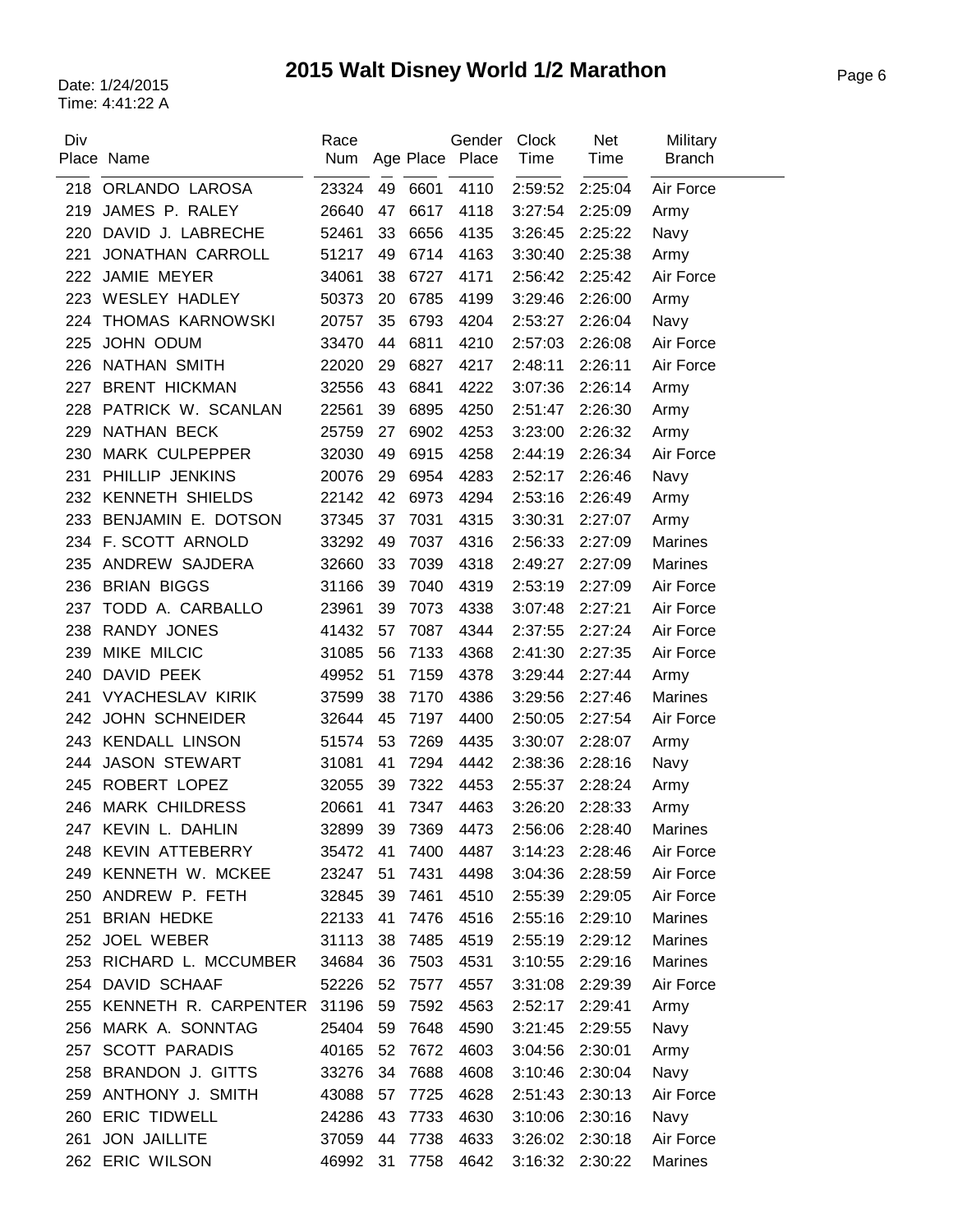# Page 7 Date: 1/24/2015 **2015 Walt Disney World 1/2 Marathon**

| Div | Place Name                  | Race<br>Num |    |         | Gender<br>Age Place Place | Clock<br>Time | Net<br>Time | Military<br><b>Branch</b> |
|-----|-----------------------------|-------------|----|---------|---------------------------|---------------|-------------|---------------------------|
|     | 263 GEORGE T. GREENDYK      | 49800       | 24 | 7780    | 4653                      | 3:27:23       | 2:30:31     | <b>Coast Guard</b>        |
| 264 | CHRISTOPHER ONUFRAK         | 33766       | 41 | 7787    | 4655                      | 3:00:07       | 2:30:33     | Army                      |
| 265 | HERMAN A. CRUZ              | 51722       | 43 | 7807    | 4662                      | 3:33:44       | 2:30:39     | Navy                      |
| 266 | <b>JUSTIN D. WRIGHT</b>     | 43067       | 23 | 7832    | 4673                      | 2:52:53       | 2:30:47     | Navy                      |
|     | 267 PONG ANDERSON           | 31446       | 42 | 7845    | 4680                      | 2:45:00       | 2:30:53     | Air Force                 |
| 268 | <b>JAMES SHIELDS</b>        | 47663       | 35 | 8052    | 4775                      | 3:21:47       | 2:31:50     | Air Force                 |
| 269 | JIM NOLD                    | 34609       | 50 | 8068    | 4782                      | 3:07:18       | 2:31:54     | Army                      |
| 270 | JAVIER ESPARZA              | 48581       | 34 | 8149    | 4819                      | 2:32:23       | 2:32:18     | Navy                      |
| 271 | DAVID ANDERSON              | 32347       | 49 | 8168    | 4827                      | 2:59:22       | 2:32:23     | Air Force                 |
| 272 | <b>MARK HANSEN</b>          | 33983       | 62 | 8171    | 4829                      | 3:02:58       | 2:32:24     | Navy                      |
| 273 | ROBERT D. SMITH, JR.        | 37638       | 20 | 8217    | 4848                      | 2:36:50       | 2:32:38     | Army                      |
| 274 | <b>JOHN RAMIREZ</b>         | 34517       | 65 | 8228    | 4854                      | 3:06:57       | 2:32:40     | Army                      |
| 275 | <b>MATTHEW ENDRESS</b>      | 51166       | 35 | 8354    | 4909                      | 3:35:24       | 2:33:19     | Navy                      |
| 276 | <b>CHRISTOPHER GABBERT</b>  | 30786       | 47 | 8422    | 4934                      | 3:03:32       | 2:33:35     | Navy                      |
| 277 | <b>GERALD L. JERNIGAN</b>   | 42646       | 46 | 8452    | 4951                      | 2:51:38       | 2:33:46     | Air Force                 |
| 278 | DEAN A. LEIGHTON            | 37619       | 54 | 8462    | 4956                      | 3:38:31       | 2:33:47     | Navy                      |
| 279 | <b>BRAD DANKER</b>          | 25742       | 45 | 8527    | 4980                      | 3:29:38       | 2:34:07     | Army                      |
| 280 | <b>CRAIG KRAMER</b>         | 21643       | 45 | 8544    | 4986                      | 2:52:15       | 2:34:11     | Air Force                 |
| 281 | JASON J. CLARK              | 32166       | 33 | 8605    | 5018                      | 2:56:27       | 2:34:29     | Army                      |
| 282 | LUIS E. RODRIGUEZ           | 32616       | 66 | 8633    | 5030                      | 2:56:49       | 2:34:37     | Air Force                 |
| 283 | <b>SAM ELY</b>              | 36641       | 35 | 8667    | 5045                      | 3:26:27       | 2:34:48     | Air Force                 |
| 284 | MICHAEL A. NIELSEN          | 33163       | 38 | 8706    | 5065                      | 3:38:54       | 2:34:58     | Air Force                 |
| 285 | <b>MARK DIAS</b>            | 48213       | 55 | 8762    | 5089                      | 3:25:37       | 2:35:14     | Air Force                 |
| 286 | MARC S. HOWELL              | 33808       | 29 | 8795    | 5109                      | 3:04:57       | 2:35:22     | Army                      |
| 287 | ERIC G. WHITE               | 33520       | 26 | 8803    | 5113                      | 3:21:02       | 2:35:25     | Army                      |
| 288 | JAMES C. LEAGUE-PASCU 32472 |             | 33 | 8901    | 5155                      | 2:54:33       | 2:35:57     | Army                      |
| 289 | JOHN M. WILCOX              | 33020       | 37 | 8907    | 5157                      | 3:01:43       | 2:35:59     | Army                      |
| 290 | PHILIPP BAUMANN             | 36007       | 50 | 8914    | 5161                      | 3:21:19       | 2:36:01     | Army                      |
| 291 | SHANNON B. HARRELL          | 31270       | 46 | 9034    | 5220                      | 3:03:53       | 2:36:31     | Navy                      |
|     | 292 JOSHUA CHASON           | 51712       |    | 35 9203 | 5301                      | 2:50:59       | 2:37:23     | Army                      |
|     | 293 BRIAN S. RHODES         | 21794       | 42 | 9221    | 5310                      | 3:08:56       | 2:37:30     | Air Force                 |
|     | 294 EDWARD HOLLENSHADE      | 30456       | 39 | 9228    | 5315                      | 2:42:12       | 2:37:31     | Army                      |
| 295 | MICHAEL BENNETT             | 23119       | 31 | 9279    | 5336                      | 3:09:09       | 2:37:42     | Army                      |
|     | 296 RONALD BLAHNIK          | 24079       | 56 | 9331    | 5362                      | 3:17:34       | 2:38:00     | Army                      |
| 297 | <b>GERALD A. MARACCHINI</b> | 45759       | 68 | 9392    | 5390                      | 3:13:04       | 2:38:22     | Marines                   |
|     | 298 BRANDON MEREDITH        | 33257       | 32 | 9463    | 5411                      | 3:20:51       | 2:38:41     | Navy                      |
| 299 | <b>WILLIAM LOWRY</b>        | 32966       | 44 | 9510    | 5437                      | 3:04:56       | 2:38:54     | Army                      |
|     | 300 JOE LANKFORD            | 21722       | 47 | 9539    | 5447                      | 3:36:56       | 2:39:02     | Air Force                 |
| 301 | DARREN FOUTS                | 47272       | 42 | 9560    | 5458                      | 3:30:18       | 2:39:08     | Navy                      |
|     | 302 ERIC BARONI             | 35540       | 41 | 9579    | 5463                      | 3:23:46       | 2:39:13     | Air Force                 |
| 303 | MIKE WEIGEL                 | 42297       | 43 | 9611    | 5475                      | 2:53:18       | 2:39:21     | Army                      |
| 304 | DAVID W. BINTZ              | 22233       | 60 | 9617    | 5478                      | 3:05:57       | 2:39:23     | Navy                      |
|     | 305 DEREK W. BINTZ          | 21689       | 34 | 9620    | 5479                      | 3:05:56       | 2:39:24     | Navy                      |
|     | 306 ALEXANDER LE            | 22696       | 44 | 9825    | 5560                      | 3:05:33       | 2:40:10     | Navy                      |
| 307 | ROBERT SCHMIDT              | 22697       | 45 | 9828    | 5561                      | 3:05:34       | 2:40:10     | Air Force                 |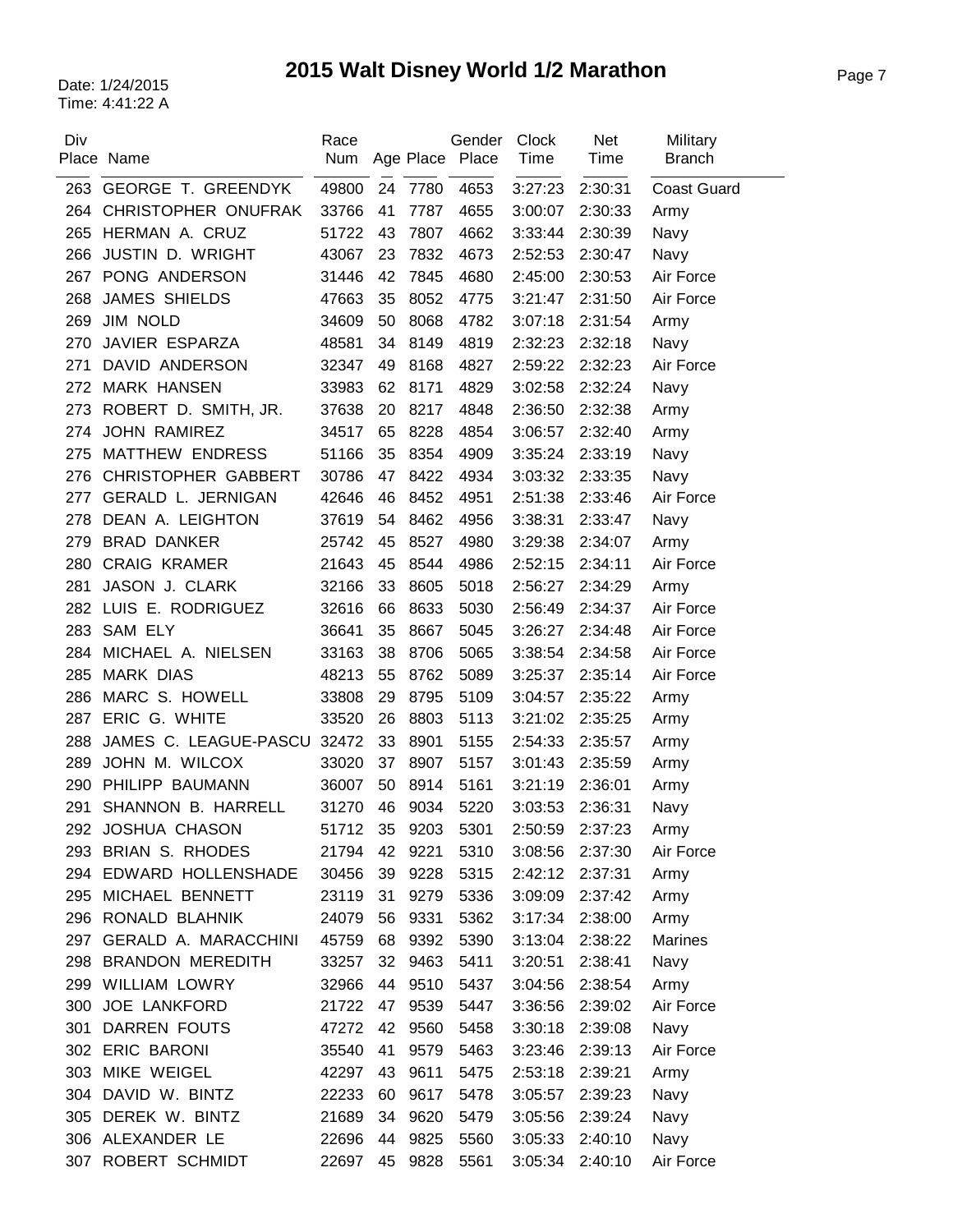# Page 8 Date: 1/24/2015 **2015 Walt Disney World 1/2 Marathon**

| Div | Place Name              | Race<br>Num |    | Age Place Place | Gender | Clock<br>Time   | <b>Net</b><br>Time | Military<br><b>Branch</b> |
|-----|-------------------------|-------------|----|-----------------|--------|-----------------|--------------------|---------------------------|
| 308 | MARK D. RICKEL          | 37526       |    | 42 9840         | 5570   | 3:02:20         | 2:40:14            | Army                      |
| 309 | <b>SCOTT WEBER</b>      | 32743       | 42 | 9862            | 5581   | 3:06:27         | 2:40:23            | Navy                      |
| 310 | <b>JOHN MARTIN</b>      | 22290       | 44 | 9882            | 5589   | 3:06:36         | 2:40:29            | Air Force                 |
| 311 | BROWNIE E. EHLERS       | 33367       | 61 | 9897            | 5595   | 3:11:50         | 2:40:31            | Air Force                 |
|     | 312 KAREEM MICHELI      | 37317       | 33 | 9900            | 5598   | 3:38:13         | 2:40:32            | <b>Coast Guard</b>        |
|     | 313 AARON HAMBLIN       | 23968       | 35 | 9904            | 5599   | 3:20:25         | 2:40:34            | Navy                      |
|     | 314 WALLY MESSMORE      | 32880       | 43 | 9984            | 5635   | 3:11:50         | 2:40:55            | Air Force                 |
| 315 | MICHAEL FLETCHER        | 34668       |    | 35 1E+04 5661   |        | 3:23:12         | 2:41:10            | Army                      |
| 316 | JOHN M. WHITEHILL       | 34918       |    | 63 1E+04 5680   |        | 3:11:56         | 2:41:23            | Navy                      |
|     | 317 GLENN D. KERR       | 30172       |    | 48 1E+04 5702   |        | 3:32:28         | 2:41:35            | Air Force                 |
| 318 | ALBERT M. ESPOSITO      | 51476       |    | 39 1E+04 5716   |        | 3:43:12         | 2:41:46            | Air Force                 |
| 319 | <b>JIM LARSON</b>       | 35494       |    | 47 1E+04 5730   |        | 3:27:15         | 2:41:59            | Air Force                 |
| 320 | CHRISTOPHER FINKLEA     | 36210       |    | 48 1E+04 5757   |        | 3:33:08         | 2:42:20            | Navy                      |
| 321 | <b>ROBERT PORTER</b>    | 32040       |    | 38 1E+04 5782   |        | 3:00:40         | 2:42:43            | <b>Marines</b>            |
| 322 | <b>NEIL EWACHIW</b>     | 32569       |    | 45 1E+04 5802   |        | 3:39:45         | 2:42:54            | Army                      |
| 323 | <b>EMILIO SORIA</b>     | 32816       |    | 44 1E+04 5808   |        | 3:14:11         | 2:43:00            | Navy                      |
| 324 | <b>JASON REIFSNYDER</b> | 32862       |    | 36 1E+04 5809   |        | 3:14:11         | 2:43:00            | Navy                      |
| 325 | RAYMOND H. COLETTI      | 37575       |    | 49 1E+04 5812   |        | 3:47:29         | 2:43:04            | Air Force                 |
| 326 | CHRISTIAN VON WUPPER    | 34105       |    | 50 1E+04 5839   |        | 3:19:12         | 2:43:24            | Army                      |
| 327 | TROY TEMPLEMAN          | 23418       |    | 40 1E+04 5862   |        | 3:20:02         | 2:43:37            | Air Force                 |
| 328 | JACOB NEW               | 44868       |    | 27 1E+04 5865   |        | 3:13:13         | 2:43:41            | Navy                      |
| 329 | RYAN MOORE              | 52414       |    | 39 1E+04 5875   |        | 3:47:09         | 2:43:53            | Navy                      |
| 330 | RONALD HAY              | 33108       |    | 49 1E+04 5916   |        | 3:10:36         | 2:44:21            | Air Force                 |
| 331 | MICHAEL PATSOS          | 23426       |    | 42 1E+04 5917   |        | 3:20:09         | 2:44:22            | Army                      |
| 332 | RICH WOLFE              | 34873       |    | 45 1E+04 5941   |        | 3:23:52         | 2:44:36            | <b>Marines</b>            |
| 333 | CHARLES C. HUTCHINS     | 25832       |    | 45 1E+04 5943   |        | 3:39:58         | 2:44:37            | Navy                      |
| 334 | <b>MARC EDQUID</b>      | 34417       |    | 45 1E+04 5946   |        | 3:21:29         | 2:44:38            | Army                      |
| 335 | BRENDAN M. SLATTERY     | 23976       |    | 41 1E+04 5955   |        | 3:24:02         | 2:44:43            | <b>Marines</b>            |
| 336 | <b>JOEL SLAGLE</b>      | 23447       |    | 49 1E+04 5963   |        | 3:19:31         | 2:44:48            | Army                      |
|     | 337 JERRY NAPIER        | 37268       |    | 52 1E+04 5986   |        | 3:14:42         | 2:45:03            | Marines                   |
|     | 338 JAMES MULCAHY       | 49666       |    | 34 1E+04 5987   |        | 3:42:04         | 2:45:03            | Air Force                 |
|     | 339 BRANDON HUGHES      | 32090       |    | 33 1E+04 5992   |        | 3:48:59         | 2:45:06            | Air Force                 |
|     | 340 DAVID DEHART        | 31845       |    | 52 1E+04 5995   |        | 3:03:51         | 2:45:08            | Army                      |
|     | 341 SCOTT BUSIJA        | 34809       |    | 38 1E+04 5999   |        | 3:25:34         | 2:45:09            | Air Force                 |
|     | 342 JASON COLLINS       | 32440       |    | 39 1E+04 6003   |        | 3:07:21         | 2:45:11            | Air Force                 |
|     | 343 WILLIAM BROWN       | 36152       |    | 46 1E+04 6026   |        | 3:37:16         | 2:45:25            | Air Force                 |
|     | 344 ANDY KOUNDOURAKIS   | 23071       |    | 49 1E+04 6039   |        | 3:16:00         | 2:45:40            | Air Force                 |
|     | 345 KEN WOLFE           | 34436       |    | 57 1E+04 6053   |        | 3:21:34 2:45:52 |                    | Air Force                 |
|     | 346 ERIC W. SIMMONS     | 42014       |    | 47 1E+04 6104   |        | 2:59:58         | 2:46:35            | Air Force                 |
|     | 347 THOMAS P. SPENCE    | 20802       |    | 65 1E+04 6128   |        | 2:57:06 2:46:52 |                    | Air Force                 |
|     | 348 LAWRENCE TURNER     | 31428       |    | 44 1E+04 6146   |        | 3:01:26         | 2:46:59            | Army                      |
| 349 | RICHARD CLONINGER       | 52454       |    | 44 1E+04 6147   |        | 3:48:47         | 2:46:59            | <b>Marines</b>            |
|     | 350 VIC EVERETT         | 35583       |    | 58 1E+04 6161   |        | 3:31:44         | 2:47:09            | Air Force                 |
| 351 | MICHAEL S. BUSBY        | 24644       |    | 52 1E+04 6164   |        | 3:31:37         | 2:47:13            | Air Force                 |
| 352 | DAVID HALE              | 30878       |    | 53 1E+04 6167   |        | 2:54:51         | 2:47:13            | Army                      |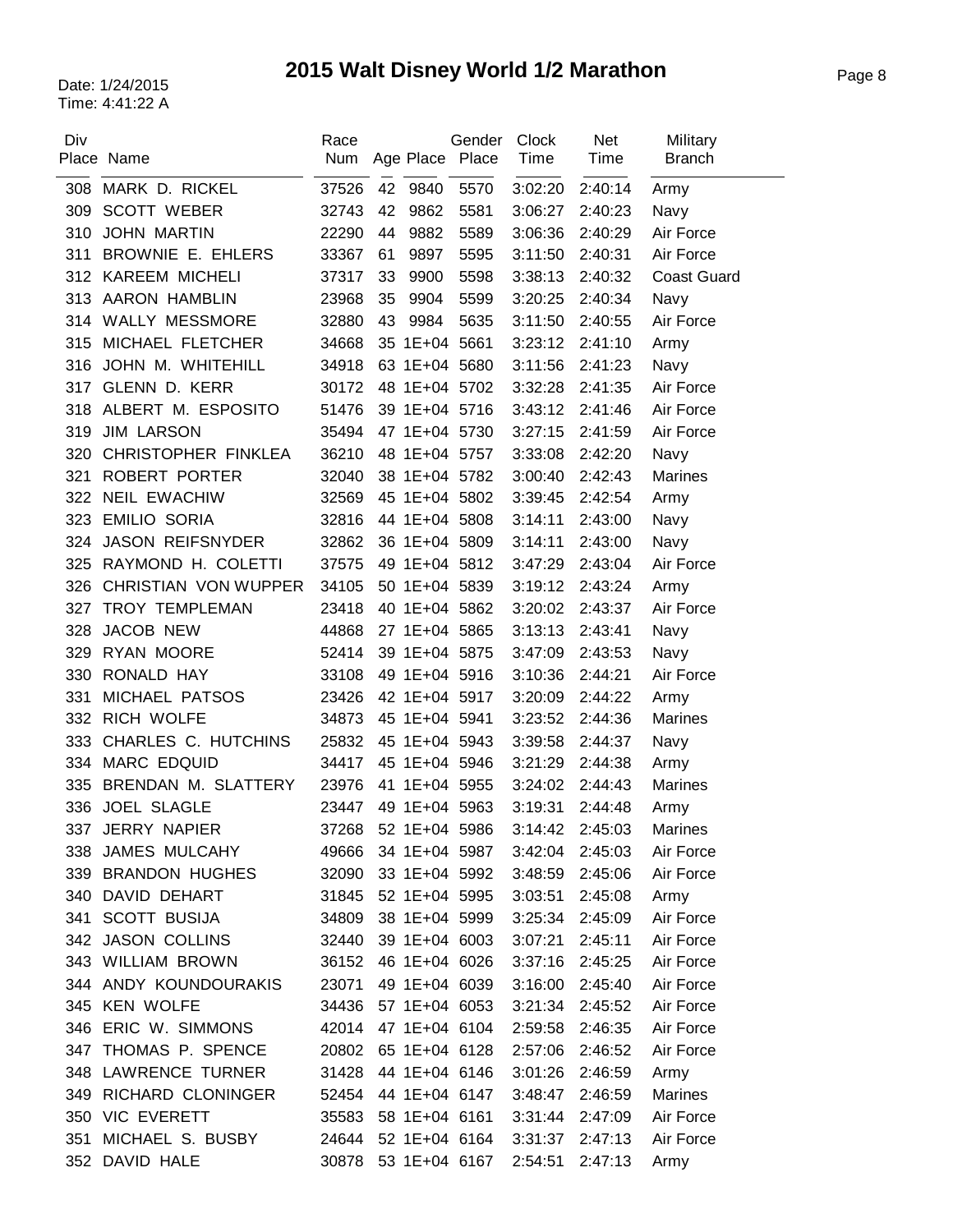| Div | Place Name                | Race<br>Num | Age Place Place | Gender | <b>Clock</b><br>Time | Net<br>Time | Military<br><b>Branch</b> |
|-----|---------------------------|-------------|-----------------|--------|----------------------|-------------|---------------------------|
|     | 353 KEITH MORLOCK         | 32955       | 58 1E+04 6171   |        | 3:32:13              | 2:47:18     | Air Force                 |
| 354 | MICHAEL A. PHIPPS         | 50572       | 53 1E+04 6191   |        | 3:49:47              | 2:47:29     | Army                      |
| 355 | <b>BART RINDLISBACHER</b> | 33482       | 51 1E+04 6216   |        | 3:19:37              | 2:47:52     | Army                      |
| 356 | MICHAEL J. HAFNER         | 35562       | 36 1E+04 6228   |        | 3:32:05              | 2:47:57     | Army                      |
| 357 | TRAVIS P. GLASER          | 36969       | 27 1E+04 6257   |        | 3:29:37              | 2:48:21     | Army                      |
| 358 | ROBERT F. POHL            | 24756       | 58 1E+04 6258   |        | 3:44:34              | 2:48:21     | Army                      |
| 359 | <b>BOBBY HERSHNER</b>     | 32521       | 37 1E+04 6277   |        | 3:24:44              | 2:48:33     | Air Force                 |
| 360 | <b>STACEY PICKERING</b>   | 42930       | 46 1E+04 6302   |        | 3:07:01              | 2:48:47     | Air Force                 |
| 361 | WADE H. NORDBERG          | 31349       | 44 1E+04 6305   |        | 3:11:19              | 2:48:48     | <b>Marines</b>            |
| 362 | ROBERT T. MCMAHON         | 43280       | 41 1E+04 6322   |        | 3:11:04              | 2:48:57     | Navy                      |
| 363 | <b>JAC COIL</b>           | 32726       | 39 1E+04 6361   |        | 3:11:10              | 2:49:22     | Air Force                 |
| 364 | <b>TODD JOHNSON</b>       | 31622       | 42 1E+04 6413   |        | 3:04:21              | 2:50:04     | Army                      |
| 365 | ANDREW KETTNER            | 49013       | 30 1E+04 6472   |        | 3:52:46              | 2:50:39     | Marines                   |
| 366 | JAMES E. PRESCOTT         | 22149       | 64 1E+04 6483   |        | 3:16:16              | 2:50:49     | Army                      |
| 367 | ADAM Z. MCCLAIN           | 51278       | 35 1E+04 6506   |        | 3:54:13              | 2:51:06     | Army                      |
| 368 | AUSTIN G. WEEKS           | 33910       | 31 1E+04 6533   |        | 3:27:46              | 2:51:25     | Air Force                 |
| 369 | STEVEN BERTOLACCINI       | 51506       | 53 1E+04 6539   |        | 3:54:02              | 2:51:29     | Navy                      |
| 370 | DONALD TOSO               | 42228       | 35 1E+04 6547   |        | 3:18:05              | 2:51:32     | Navy                      |
| 371 | DWAYNE SCOTT              | 22320       | 49 1E+04 6552   |        | 3:31:01              | 2:51:40     | Air Force                 |
|     | 372 JESSE WETHERHOLT      | 26587       | 22 1E+04 6555   |        | 3:55:21              | 2:51:42     | Navy                      |
| 373 | ROBERT R. HUSTER          | 42863       | 47 1E+04 6566   |        | 3:10:18              | 2:51:46     | Army                      |
| 374 | <b>RYAN TORRES</b>        | 51442       | 32 1E+04 6585   |        | 3:55:05              | 2:52:05     | Army                      |
| 375 | WILLIAM NAVARRO           | 30752       | 37 1E+04 6591   |        | 3:48:23              | 2:52:10     | Army                      |
| 376 | <b>MJ JOHNSON</b>         | 26614       | 52 1E+04 6601   |        | 3:27:00              | 2:52:18     | Air Force                 |
| 377 | <b>DEANO HARRISON</b>     | 23143       | 43 1E+04 6604   |        | 3:27:01              | 2:52:19     | Air Force                 |
| 378 | <b>DOUGLAS MESSMER</b>    | 32110       | 50 1E+04 6613   |        | 3:14:18              | 2:52:26     | Navy                      |
| 379 | PHILIP L. REQUARD         | 35158       | 33 1E+04 6635   |        | 3:28:57              | 2:52:38     | Air Force                 |
| 380 | <b>JOSHUA LYONS</b>       | 22188       | 32 1E+04 6639   |        | 3:18:36              | 2:52:43     | Air Force                 |
| 381 | MICHAEL CARTER            | 32515       | 35 1E+04 6640   |        | 3:34:59              | 2:52:43     | Army                      |
|     | 382 ADAM W. MURTISHAW     | 43799       | 34 1E+04 6659   |        | 3:28:22              | 2:52:54     | Air Force                 |
|     | 383 NICK V. THOMAS        | 37112       | 31 1E+04 6696   |        | 3:49:04              | 2:53:22     | Army                      |
|     | 384 JAMES DESGRANGE       | 33885       | 35 1E+04 6726   |        | 3:44:53              | 2:53:50     | Air Force                 |
|     | 385 DANIEL CRUMBY         | 23618       | 37 1E+04 6731   |        | 3:29:29              | 2:53:53     | Army                      |
|     | 386 JEREMY SMITH          | 31915       | 38 1E+04 6737   |        | 3:19:33              | 2:53:57     | Army                      |
| 387 | DAVID BARNETT             | 32721       | 37 1E+04 6764   |        | 3:16:37              | 2:54:17     | Air Force                 |
| 388 | <b>JOSHUA KRISTENSON</b>  | 36624       | 34 1E+04 6765   |        | 3:45:08              | 2:54:17     | Navy                      |
| 389 | NICHOLAS M. ALEXANDE      | 36015       | 33 1E+04 6769   |        | 3:38:58              | 2:54:22     | Air Force                 |
| 390 | SAMUEL T. RORER           | 35686       | 58 1E+04 6774   |        | 3:40:18              | 2:54:26     | Air Force                 |
| 391 | BRIAN C. MCNERNEY         | 37628       | 30 1E+04 6792   |        | 3:56:35              | 2:54:33     | Air Force                 |
|     | 392 PHILLIP L. CHRISTIAN  | 43312       | 36 1E+04 6823   |        | 3:17:28              | 2:54:56     | Army                      |
| 393 | <b>JUDD SPITZER</b>       | 35253       | 45 1E+04 6825   |        | 3:39:53              | 2:54:57     | Navy                      |
| 394 | <b>BRUCE A. MATIS</b>     | 45217       | 71 1E+04 6827   |        | 3:25:45              | 2:54:59     | Air Force                 |
| 395 | MARIO O. ANORGA           | 46083       | 70 1E+04 6849   |        | 3:34:42              | 2:55:15     | Army                      |
|     | 396 KEVIN SWIEDA          | 34654       | 36 1E+04 6870   |        | 3:35:02              | 2:55:27     | Air Force                 |
| 397 | <b>BRIAN VANHORN</b>      | 34662       | 40 1E+04 6871   |        | 3:35:01              | 2:55:27     | Air Force                 |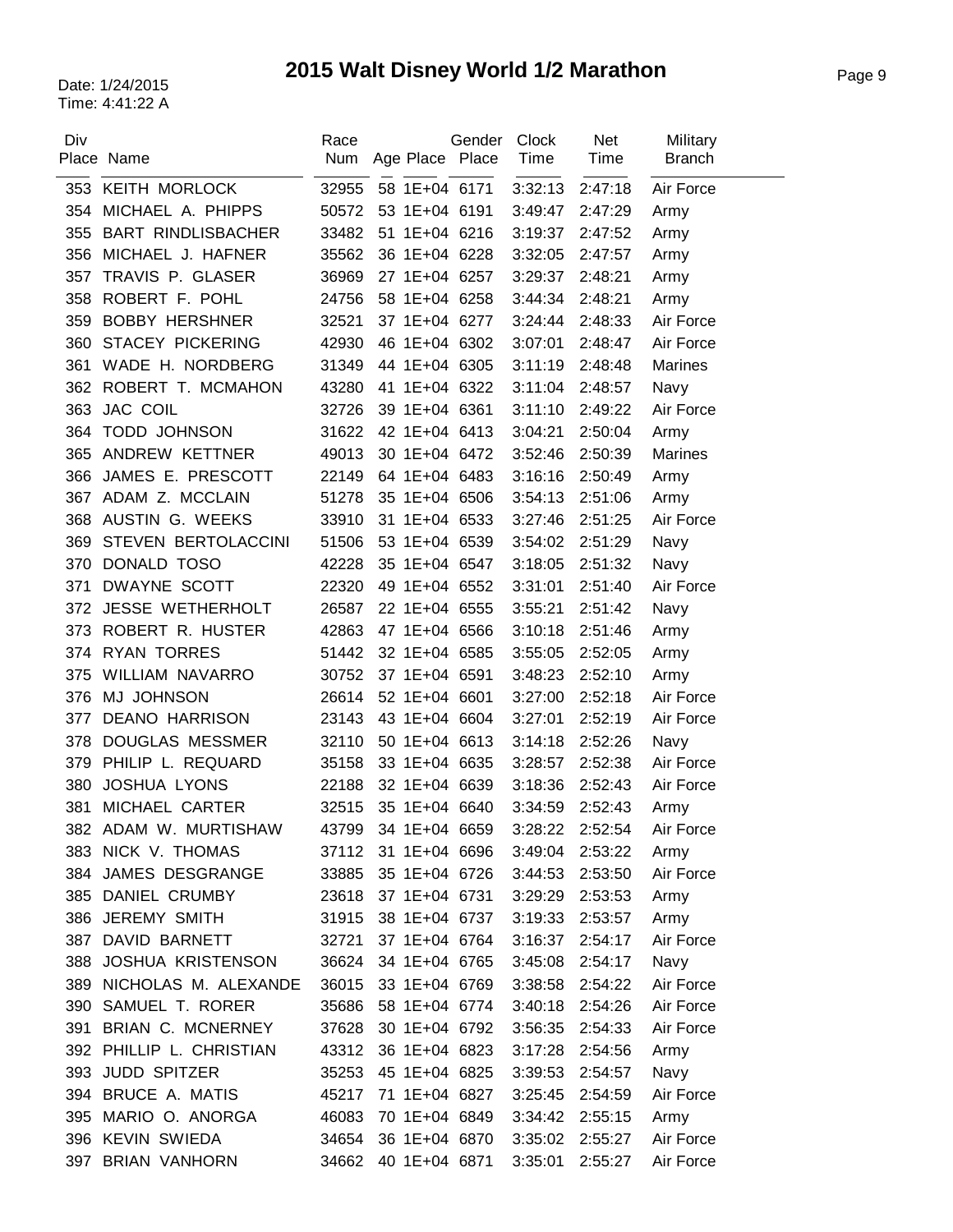| Div | Place Name              | Race<br>Num | Age Place Place | Gender | Clock<br>Time | <b>Net</b><br>Time | Military<br><b>Branch</b> |
|-----|-------------------------|-------------|-----------------|--------|---------------|--------------------|---------------------------|
| 398 | <b>MARK DICKERSON</b>   | 21789       | 56 1E+04 6934   |        | 3:27:05       | 2:56:18            | Army                      |
| 399 | <b>BRIAN GRAHAM</b>     | 48975       | 64 1E+04 6941   |        | 3:46:48       | 2:56:25            | <b>Marines</b>            |
| 400 | DEXTER R. HANDY         | 34604       | 56 1E+04 6953   |        | 3:31:30       | 2:56:34            | Air Force                 |
| 401 | <b>DWIGHT KANE</b>      | 36024       | 61 1E+04 6990   |        | 3:48:25       | 2:57:04            | Navy                      |
| 402 | DAVE WARD               | 36183       | 61 1E+04 6992   |        | 3:48:36       | 2:57:05            | Navy                      |
| 403 | <b>JEREMY MATIS</b>     | 34601       | 39 1E+04 6998   |        | 4:01:07       | 2:57:15            | Air Force                 |
| 404 | THOMAS WEBB             | 25775       | 51 1E+04 7028   |        | 3:55:41       | 2:57:37            | Army                      |
| 405 | SCOTT P. KRANZ          | 46348       | 53 1E+04 7043   |        | 3:49:15       | 2:57:48            | Army                      |
| 406 | ALLAN S. IRWIN          | 45398       | 78 1E+04 7104   |        | 3:32:49       | 2:58:29            | Army                      |
| 407 | RYAN RICHARD            | 47422       | 41 1E+04 7144   |        | 3:44:43       | 2:59:21            | Army                      |
| 408 | LUIS D. LAUREANO        | 26344       | 43 1E+04 7173   |        | 3:56:16       | 2:59:38            | <b>Marines</b>            |
| 409 | <b>JOHN WALLACE</b>     | 35940       | 42 1E+04 7213   |        | 3:45:18       | 3:00:20            | Navy                      |
| 410 | <b>JOHN BURRELL</b>     | 40670       | 35 1E+04 7250   |        | 4:02:16       | 3:00:52            | Air Force                 |
| 411 | <b>GORDON MCPHETER</b>  | 49199       | 67 1E+04 7255   |        | 4:05:49       | 3:00:55            | Navy                      |
| 412 | <b>STEVE WATKINS</b>    | 48537       | 52 1E+04 7284   |        | 3:58:56       | 3:01:17            | Army                      |
| 413 | <b>BRYAN SALAZAR</b>    | 23256       | 40 1E+04 7300   |        | 3:36:59       | 3:01:36            | <b>Coast Guard</b>        |
| 414 | <b>DAVID MATHER</b>     | 26187       | 35 1E+04 7341   |        | 3:58:07       | 3:02:09            | Air Force                 |
| 415 | <b>JASON AMAXOPULOS</b> | 35841       | 31 1E+04 7372   |        | 3:48:10       | 3:02:39            | Air Force                 |
| 416 | <b>BRADLEY NICKELL</b>  | 24915       | 33 1E+04 7443   |        | 3:54:10       | 3:03:50            | Army                      |
| 417 | TOM NETT                | 49291       | 65 1E+04 7446   |        | 4:01:33       | 3:03:52            | Air Force                 |
| 418 | <b>WILLIAM FLORES</b>   | 37217       | 30 2E+04 7483   |        | 4:02:10       | 3:04:30            | <b>Coast Guard</b>        |
| 419 | STEPHEN A. WHICKER      | 46294       | 52 2E+04 7504   |        | 3:45:24       | 3:04:49            | Air Force                 |
| 420 | MATTHEW G. SHERBURN     | 48252       | 30 2E+04 7511   |        | 3:55:38       | 3:04:55            | Army                      |
| 421 | MARKE H. WALAWANDER     | 26568       | 34 2E+04 7518   |        | 4:08:17       | 3:05:00            | Army                      |
| 422 | EDWARD E. WOODWARD      | 34927       | 39 2E+04 7527   |        | 3:45:50       | 3:05:09            | Air Force                 |
| 423 | DENNIS A. JONES         | 52398       | 50 2E+04 7548   |        | 4:08:11       | 3:05:30            | Air Force                 |
| 424 | PETER TRAPPEN           | 23965       | 37 2E+04 7556   |        | 3:45:39       | 3:05:33            | <b>Coast Guard</b>        |
| 425 | MICHAEL L. SHULTZ       | 25499       | 37 2E+04 7557   |        | 3:55:54       | 3:05:34            | Army                      |
|     | 426 PARKER PLANTE       | 33207       | 52 2E+04 7564   |        | 4:09:27       | 3:05:43            | Air Force                 |
| 427 | GARY R. ROMIG           | 34578       | 52 2E+04 7568   |        | 3:40:09       | 3:05:44            | Army                      |
|     | 428 GARY SIEDLECKI      | 52396       | 57 2E+04 7579   |        | 4:07:50       | 3:05:55            | Air Force                 |
|     | 429 CASEY FINN          | 48249       | 30 2E+04 7588   |        | 3:56:36       | 3:06:02            | Army                      |
|     | 430 JESS KIRBY          | 21282       | 41 2E+04 7616   |        | 3:43:14       | 3:06:26            | Army                      |
| 431 | JERRY HADLEY            | 43240       | 51 2E+04 7622   |        | 4:10:15       | 3:06:29            | Army                      |
|     | 432 WILLIAM R. FARNAND  | 46557       | 43 2E+04 7632   |        | 3:48:17       | 3:06:37            | Air Force                 |
| 433 | DAVID J. KIRGAN         | 25416       | 63 2E+04 7660   |        | 3:56:26       | 3:07:11            | Air Force                 |
|     | 434 ERIK MILESKI        | 25492       | 38 2E+04 7662   |        | 3:56:38       | 3:07:13            | Army                      |
|     | 435 JOE WALSH           | 31517       | 36 2E+04 7674   |        | 3:38:06       | 3:07:22            | Army                      |
|     | 436 LAWRENCE DEIST      | 48080       | 50 2E+04 7676   |        | 3:57:10       | 3:07:23            | Air Force                 |
|     | 437 KENNETH C. BOULDIN  | 50762       | 32 2E+04 7698   |        | 4:09:16       | 3:07:42            | Army                      |
| 438 | SAMUEL A. MAROON        | 36344       | 49 2E+04 7710   |        | 3:57:38       | 3:07:52            | Navy                      |
| 439 | VINCENT J. CORCORAN     | 46625       | 48 2E+04 7785   |        | 3:48:18       | 3:08:53            | Air Force                 |
|     | 440 GARY DEWITT         | 36131       | 37 2E+04 7847   |        | 4:14:11       | 3:09:55            | Army                      |
|     | 441 WILLIAM D. DWELLO   | 23257       | 41 2E+04 7863   |        | 3:45:24       | 3:10:13            | Army                      |
|     | 442 JONATHAN CAPE       | 35772       | 34 2E+04 7903   |        | 3:56:23       | 3:10:47            | Army                      |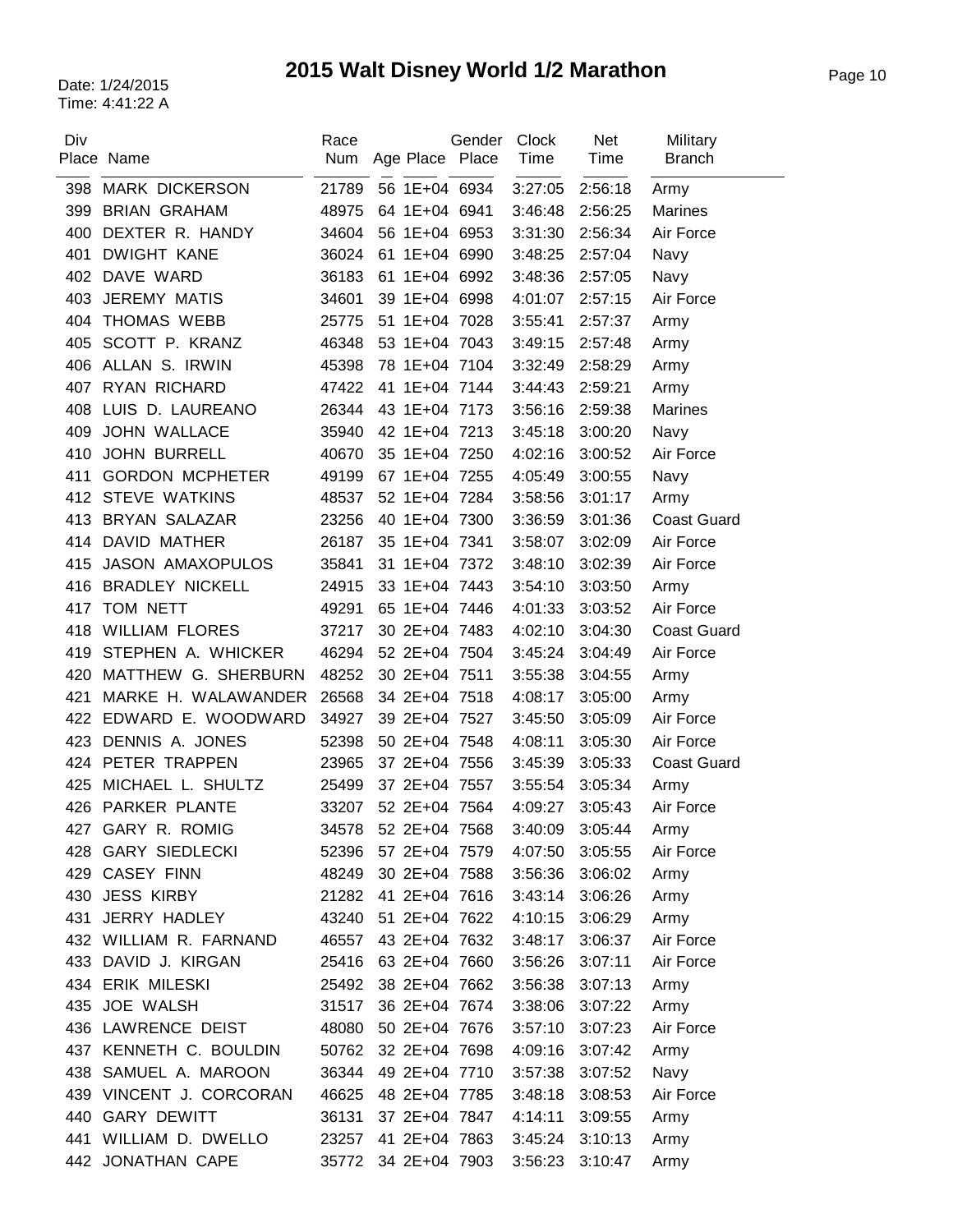| Div | Place Name              | Race<br>Num | Age Place Place     | Gender | Clock<br>Time   | <b>Net</b><br>Time | Military<br><b>Branch</b> |
|-----|-------------------------|-------------|---------------------|--------|-----------------|--------------------|---------------------------|
|     | 443 JONATHON H. COLLIER | 25358       | 42 2E+04 7957       |        | 4:02:59         | 3:11:30            | Army                      |
|     | 444 GLENN MARIOTT       | 26639       | 47 2E+04 7964       |        | 4:14:59         | 3:11:38            | <b>Marines</b>            |
| 445 | DAVID W. MARTIN         | 23845       | 66 2E+04 8058       |        | 3:47:19         | 3:13:04            | Navy                      |
| 446 | <b>BRIAN MORGAN</b>     | 50882       | 50 2E+04 8068       |        | 4:17:17         | 3:13:09            | Marines                   |
| 447 | CHAD D. PERRY           | 32381       | 39 2E+04 8097       |        | 3:55:21         | 3:13:39            | Air Force                 |
| 448 | DAVID M. BLAIS          | 35334       | 46 2E+04 8135       |        | 3:59:57         | 3:14:10            | Air Force                 |
| 449 | <b>KERRY M. REINOOS</b> | 26630       | 68 2E+04 8146       |        | 4:18:24         | 3:14:22            | Army                      |
| 450 | <b>KEVIN WHEAT</b>      | 22268       | 36 2E+04 8158       |        | 3:39:55         | 3:14:35            | Army                      |
| 451 | JASON T. MORAREND       | 49904       | 44 2E+04 8169       |        | 4:17:49         | 3:14:43            | Navy                      |
| 452 | <b>JOHN SKIER</b>       | 37273       | 58 2E+04 8200       |        | 4:11:56         | 3:15:07            | Air Force                 |
| 453 | <b>ELMER LUSTINA</b>    | 51237       | 27 2E+04 8208       |        | 4:19:18         | 3:15:11            | Air Force                 |
| 454 | JONATHAN BLAUVELT       | 35226       | 31 2E+04 8303       |        | 3:55:42         | 3:16:28            | Army                      |
| 455 | JONATHAN L. HERD        | 23034       | 27 2E+04 8312       |        | 3:37:50         | 3:16:33            | Air Force                 |
| 456 | EMANUEL A. ROSA CORT    | 21451       | 25 2E+04 8317       |        | 3:30:32         | 3:16:38            | Army                      |
| 457 | RICARDO A. ROSA         | 21452       | 28 2E+04 8321       |        | 3:30:32         | 3:16:38            | Army                      |
| 458 | MICHAEL D. LAWRENCE     | 21314       | 47 2E+04 8323       |        | 4:01:03         | 3:16:41            | Navy                      |
| 459 | DAVID J. VALENCIA       | 32617       | 28 2E+04 8324       |        | 3:37:58         | 3:16:42            | Army                      |
| 460 | <b>KENNETH THURMAN</b>  | 26089       | 41 2E+04 8349       |        | 4:13:42         | 3:17:01            | Army                      |
| 461 | JEFFREY P. WINN         | 26175       | 43 2E+04 8382       |        | 4:15:16         | 3:17:28            | Army                      |
| 462 | MIKE GRABOWSKI          | 36492       | 64 2E+04 8439       |        | 4:09:56         | 3:18:15            | Army                      |
| 463 | SID BUSCH               | 36465       | 68 2E+04 8447       |        | 4:08:13         | 3:18:25            | Navy                      |
| 464 | KENNETH R. ENLOE        | 48423       | 59 2E+04 8496       |        | 4:08:30         | 3:19:14            | Navy                      |
| 465 | <b>KASEY BREHME</b>     | 33030       | 35 2E+04 8549       |        | 3:45:44         | 3:20:09            | Navy                      |
| 466 | ROBERT J. BENDA         | 41738       | 29 2E+04 8575       |        | 3:47:20         | 3:20:35            | <b>Marines</b>            |
| 467 | DANNY BAKER             | 48877       | 41 2E+04 8616       |        | 4:18:08         | 3:21:06            | <b>Marines</b>            |
| 468 | RANDON B. WHITE         | 50661       | 27 2E+04 8642       |        | 4:25:47         | 3:21:33            | Air Force                 |
| 469 | MATTHEW KENTGEN         | 34135       | 29 2E+04 8643       |        | 4:07:14         | 3:21:34            | Air Force                 |
| 470 | DOUGLAS G. WITHERING    | 36361       | 39 2E+04 8703       |        | 4:27:28         | 3:22:38            | Navy                      |
| 471 | JEFF ABBOTT             | 21529       | 54 2E+04 8750       |        | 4:20:56         | 3:23:40            | Air Force                 |
|     | 472 ROBERT A. DEMELLO   |             | 48502 78 2E+04 8769 |        | 4:16:10         | 3:24:07            | Navy                      |
|     | 473 REED DENNIS         | 51629       | 30 2E+04 8796       |        | 4:29:11         | 3:24:36            | Air Force                 |
|     | 474 ROBERT MOORE        | 34629       | 46 2E+04 8798       |        | 4:00:56         | 3:24:37            | Army                      |
|     | 475 TOM MCCORMICK       | 26275       | 51 2E+04 8818       |        | 4:21:45         | 3:24:50            | <b>Coast Guard</b>        |
|     | 476 DONALD COSTELLO     | 34146       | 36 2E+04 8821       |        | 4:11:01         | 3:24:54            | Navy                      |
|     | 477 EDGAR MARTINEZ      |             | 46374 59 2E+04 8823 |        | 4:05:26         | 3:24:59            | Army                      |
| 478 | JAMES WARD              | 33383       | 45 2E+04 8916       |        | 4:11:25         | 3:26:45            | Navy                      |
| 479 | ANDREW H. ADAMS         | 25112       | 51 2E+04 8951       |        | 4:17:51         | 3:27:32            | Air Force                 |
|     | 480 FRANK HARTNAGEL     | 47305       | 59 2E+04 8958       |        | 4:13:30         | 3:27:41            | Air Force                 |
| 481 | JEFFREY DUBINSKY        | 25348       | 30 2E+04 8992       |        | 3:42:42         | 3:28:25            | Navy                      |
|     | 482 DAVID LAWRENCE      |             | 37263 45 2E+04 8997 |        | 4:24:44         | 3:28:33            | Air Force                 |
|     | 483 JUSTIN LEWIS        | 47782       | 32 2E+04 9056       |        | 4:21:03         | 3:29:33            | Navy                      |
| 484 | CHRISTOPHER MARVIN      | 41875       | 41 2E+04 9072       |        | 3:59:55         | 3:29:50            | Marines                   |
|     | 485 CHRISTOPHER MULLEN  | 30908       | 33 2E+04 9076       |        | 4:32:23         | 3:29:54            | Navy                      |
|     | 486 SCOTT PIKE          | 37117       | 43 2E+04 9089       |        | 4:31:57         | 3:30:22            | Navy                      |
| 487 | MARC A. FRANZOS         | 25715       | 47 2E+04 9098       |        | 4:11:35 3:30:35 |                    | Navy                      |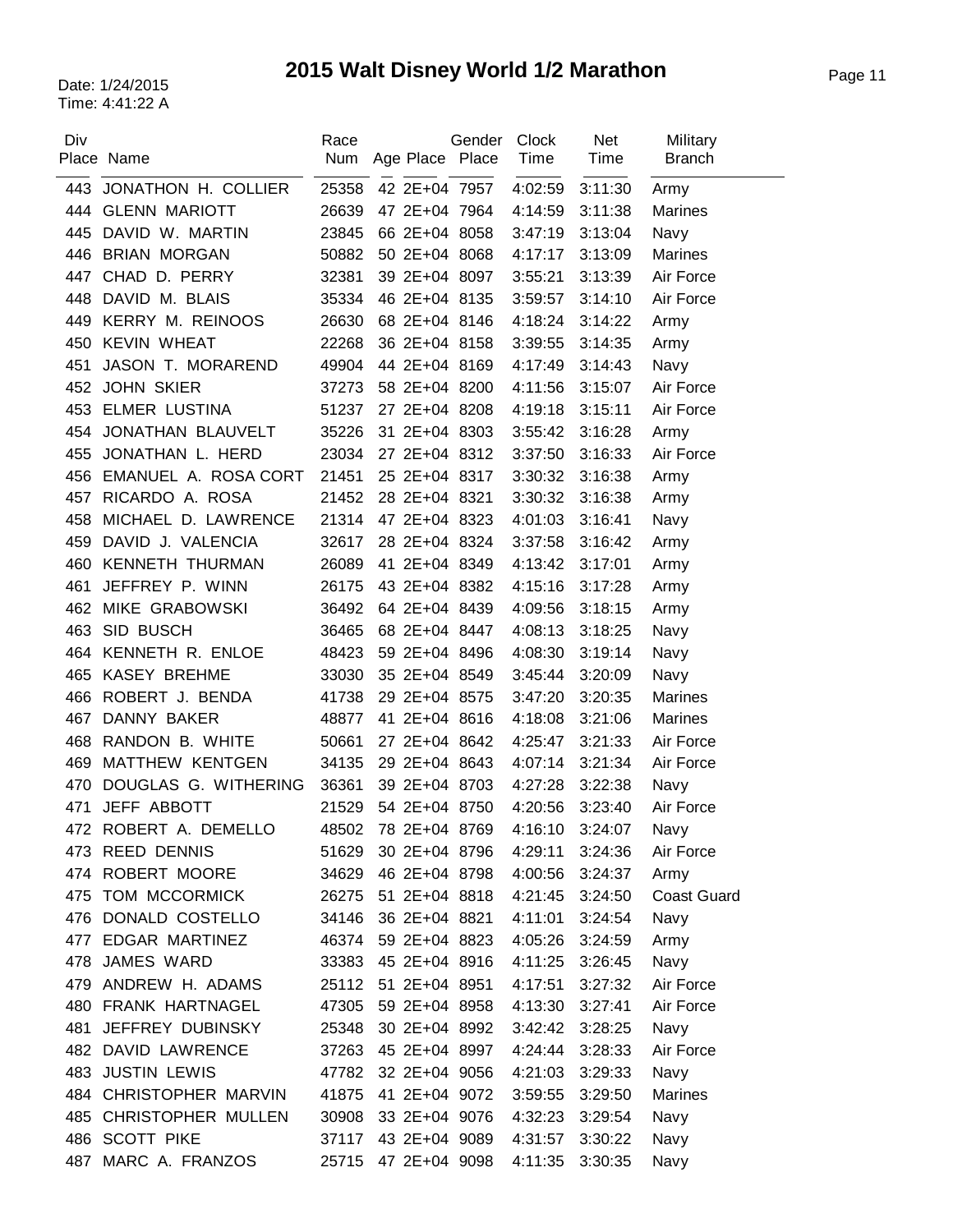|                         | Race                                                                                                                                                                                                                                                                     |     | Clock                                                                                                                                                                                                                                                                                                                                                                                                                                                                                                                                                                    | <b>Net</b> | Military           |
|-------------------------|--------------------------------------------------------------------------------------------------------------------------------------------------------------------------------------------------------------------------------------------------------------------------|-----|--------------------------------------------------------------------------------------------------------------------------------------------------------------------------------------------------------------------------------------------------------------------------------------------------------------------------------------------------------------------------------------------------------------------------------------------------------------------------------------------------------------------------------------------------------------------------|------------|--------------------|
|                         |                                                                                                                                                                                                                                                                          |     |                                                                                                                                                                                                                                                                                                                                                                                                                                                                                                                                                                          |            | <b>Branch</b>      |
|                         | 21249                                                                                                                                                                                                                                                                    |     | 4:11:36                                                                                                                                                                                                                                                                                                                                                                                                                                                                                                                                                                  | 3:30:36    | Navy               |
|                         | 43977                                                                                                                                                                                                                                                                    |     | 3:57:54                                                                                                                                                                                                                                                                                                                                                                                                                                                                                                                                                                  | 3:31:07    | Army               |
| <b>CEDRIC KING</b>      | 36766                                                                                                                                                                                                                                                                    |     | 3:31:17                                                                                                                                                                                                                                                                                                                                                                                                                                                                                                                                                                  | 3:31:11    | Army               |
| THOMAS P. MANGAN        | 31151                                                                                                                                                                                                                                                                    |     | 3:42:24                                                                                                                                                                                                                                                                                                                                                                                                                                                                                                                                                                  | 3:31:41    | <b>Marines</b>     |
|                         | 44271                                                                                                                                                                                                                                                                    |     | 4:17:43                                                                                                                                                                                                                                                                                                                                                                                                                                                                                                                                                                  | 3:31:52    | Air Force          |
| CHARLES A. WOOD         | 26209                                                                                                                                                                                                                                                                    |     | 4:28:03                                                                                                                                                                                                                                                                                                                                                                                                                                                                                                                                                                  | 3:31:57    | Navy               |
|                         | 51774                                                                                                                                                                                                                                                                    |     | 4:34:03                                                                                                                                                                                                                                                                                                                                                                                                                                                                                                                                                                  | 3:32:05    | Air Force          |
| <b>MARK GAUTIER</b>     | 36293                                                                                                                                                                                                                                                                    |     | 4:24:39                                                                                                                                                                                                                                                                                                                                                                                                                                                                                                                                                                  | 3:32:55    | Navy               |
| JOHN P. BRIGGS          | 20262                                                                                                                                                                                                                                                                    |     | 4:24:45                                                                                                                                                                                                                                                                                                                                                                                                                                                                                                                                                                  | 3:33:07    | <b>Marines</b>     |
| <b>SCOTT KIRSCHNER</b>  | 21616                                                                                                                                                                                                                                                                    |     | 3:41:41                                                                                                                                                                                                                                                                                                                                                                                                                                                                                                                                                                  | 3:33:48    | Navy               |
| <b>TOM TOZZI</b>        | 50820                                                                                                                                                                                                                                                                    |     | 4:36:18                                                                                                                                                                                                                                                                                                                                                                                                                                                                                                                                                                  | 3:34:19    | Navy               |
| THOMAS L. LACROSSE      | 49218                                                                                                                                                                                                                                                                    |     | 4:31:47                                                                                                                                                                                                                                                                                                                                                                                                                                                                                                                                                                  | 3:34:45    | Army               |
| <b>RICHARD KUREK</b>    | 50667                                                                                                                                                                                                                                                                    |     | 4:38:37                                                                                                                                                                                                                                                                                                                                                                                                                                                                                                                                                                  | 3:35:11    | Navy               |
| <b>BENJAMIN HOBBS</b>   | 26289                                                                                                                                                                                                                                                                    |     | 4:32:32                                                                                                                                                                                                                                                                                                                                                                                                                                                                                                                                                                  | 3:35:29    | Air Force          |
|                         | 25557                                                                                                                                                                                                                                                                    |     | 4:28:28                                                                                                                                                                                                                                                                                                                                                                                                                                                                                                                                                                  | 3:36:16    | Air Force          |
|                         | 36136                                                                                                                                                                                                                                                                    |     | 3:47:13                                                                                                                                                                                                                                                                                                                                                                                                                                                                                                                                                                  | 3:36:36    | <b>Marines</b>     |
|                         | 34686                                                                                                                                                                                                                                                                    |     | 4:34:58                                                                                                                                                                                                                                                                                                                                                                                                                                                                                                                                                                  | 3:37:36    | <b>Marines</b>     |
| DAVID H. HERRIN         | 49136                                                                                                                                                                                                                                                                    |     | 4:35:02                                                                                                                                                                                                                                                                                                                                                                                                                                                                                                                                                                  | 3:39:25    | Army               |
| <b>MATT FRITZGES</b>    | 36848                                                                                                                                                                                                                                                                    |     | 4:36:15                                                                                                                                                                                                                                                                                                                                                                                                                                                                                                                                                                  | 3:39:32    | Navy               |
| <b>DANIEL ERNST</b>     | 36654                                                                                                                                                                                                                                                                    |     | 4:30:44                                                                                                                                                                                                                                                                                                                                                                                                                                                                                                                                                                  | 3:39:46    | Air Force          |
|                         | 35880                                                                                                                                                                                                                                                                    |     | 4:11:29                                                                                                                                                                                                                                                                                                                                                                                                                                                                                                                                                                  | 3:40:14    | Army               |
| <b>RYAN LOY</b>         | 23180                                                                                                                                                                                                                                                                    |     | 4:06:39                                                                                                                                                                                                                                                                                                                                                                                                                                                                                                                                                                  | 3:41:15    | Army               |
| JOEL DE GUZMAN          | 35884                                                                                                                                                                                                                                                                    |     | 4:08:48                                                                                                                                                                                                                                                                                                                                                                                                                                                                                                                                                                  | 3:42:50    | Army               |
|                         | 20578                                                                                                                                                                                                                                                                    |     | 4:35:26                                                                                                                                                                                                                                                                                                                                                                                                                                                                                                                                                                  | 3:45:00    | Navy               |
|                         | 23629                                                                                                                                                                                                                                                                    |     | 4:43:30                                                                                                                                                                                                                                                                                                                                                                                                                                                                                                                                                                  | 3:45:59    | Army               |
| <b>GORDON FERNANDEZ</b> | 22927                                                                                                                                                                                                                                                                    |     | 4:30:48                                                                                                                                                                                                                                                                                                                                                                                                                                                                                                                                                                  | 3:49:03    | <b>Coast Guard</b> |
| JOHN F. MURPHY          | 25198                                                                                                                                                                                                                                                                    |     | 4:39:27                                                                                                                                                                                                                                                                                                                                                                                                                                                                                                                                                                  | 3:49:08    | Navy               |
| JOHN J. MUELLER II      | 37579                                                                                                                                                                                                                                                                    |     | 4:17:13                                                                                                                                                                                                                                                                                                                                                                                                                                                                                                                                                                  | 3:51:03    | Army               |
|                         | 24980                                                                                                                                                                                                                                                                    |     | 4:42:59                                                                                                                                                                                                                                                                                                                                                                                                                                                                                                                                                                  | 3:52:14    | Air Force          |
| <b>CRAIG SCHWETJE</b>   | 31365                                                                                                                                                                                                                                                                    |     | 4:15:01                                                                                                                                                                                                                                                                                                                                                                                                                                                                                                                                                                  | 3:52:31    | <b>Marines</b>     |
|                         | 46250                                                                                                                                                                                                                                                                    |     | 4:37:28                                                                                                                                                                                                                                                                                                                                                                                                                                                                                                                                                                  | 3:55:44    | Air Force          |
|                         | Place Name<br>488 COREY A. CARTER<br>WALID H. GABR<br>492 ROBERT RIVERA TORO<br><b>RICH BRYAN</b><br>502 CAREY HUTCHINS<br>503 MICHAEL L. JACKSON<br>504 CARLOS TONG<br>RICHARD M. KANNEY<br>ROBERT COOPER<br>512 CLINTON SMITH<br>NORMAND MARCHAND<br>518 ROB ALEXANDER | Num | Gender<br>Age Place Place<br>44 2E+04 9099<br>58 2E+04 9113<br>37 2E+04 9115<br>48 2E+04 9134<br>34 2E+04 9141<br>64 2E+04 9146<br>50 2E+04 9153<br>55 2E+04 9181<br>41 2E+04 9188<br>52 2E+04 9217<br>73 2E+04 9243<br>58 2E+04 9262<br>58 2E+04 9287<br>23 2E+04 9299<br>54 2E+04 9329<br>47 2E+04 9340<br>33 2E+04 9372<br>48 2E+04 9410<br>31 2E+04 9414<br>51 2E+04 9420<br>50 2E+04 9433<br>38 2E+04 9454<br>46 2E+04 9495<br>51 2E+04 9541<br>32 2E+04 9552<br>32 2E+04 9588<br>55 2E+04 9591<br>36 2E+04 9617<br>78 2E+04 9627<br>43 2E+04 9628<br>39 2E+04 9648 | Time       | <b>Time</b>        |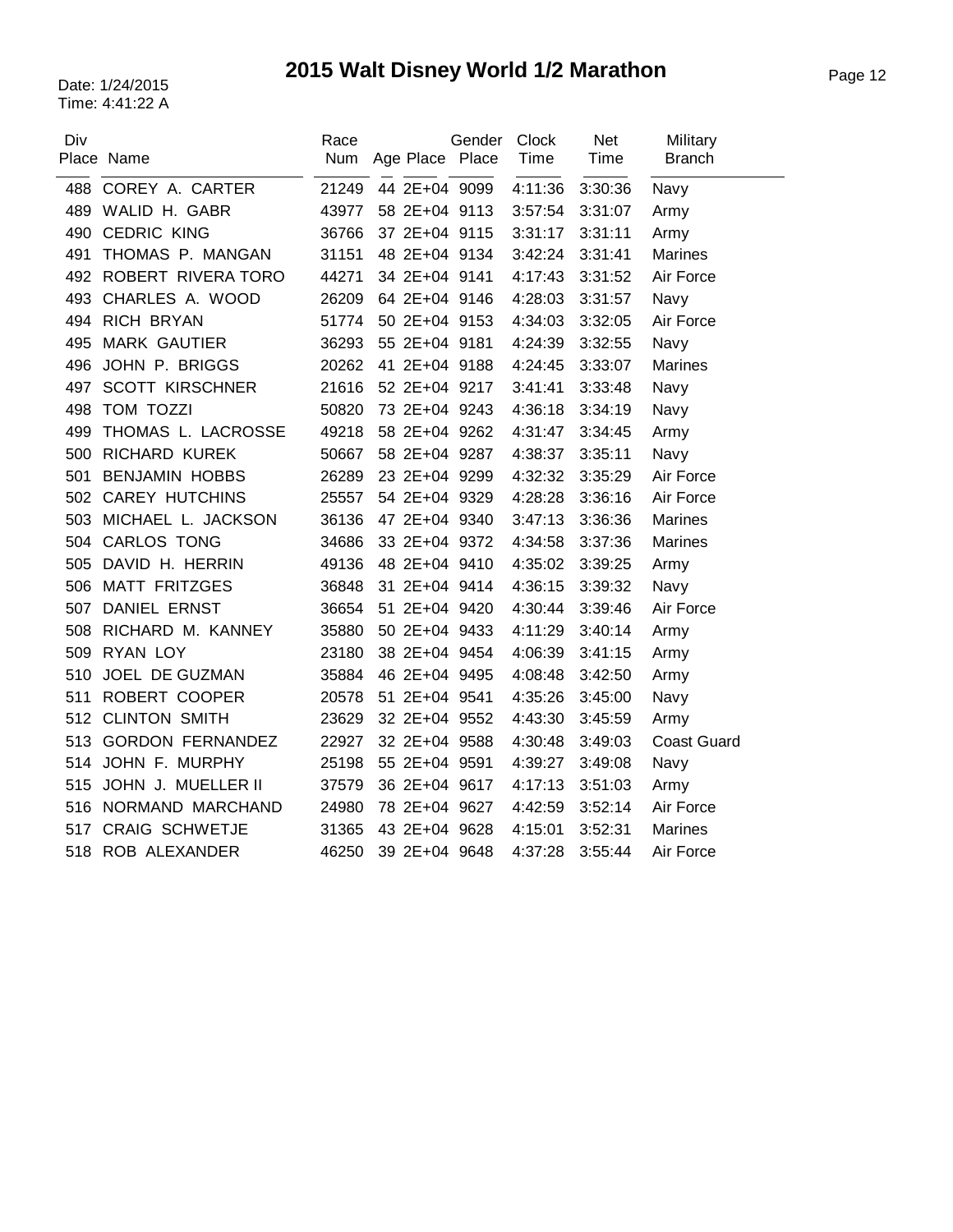# Page 13 Date: 1/24/2015 **2015 Walt Disney World 1/2 Marathon**

| Div            | Place Name                  | Race<br>Num |    |         | Gender<br>Age Place Place | Clock<br>Time   | Net<br>Time     | Military<br><b>Branch</b> |
|----------------|-----------------------------|-------------|----|---------|---------------------------|-----------------|-----------------|---------------------------|
|                | <b>WOMEN -- MILITARY</b>    |             |    |         |                           |                 |                 |                           |
| 1              | <b>MARY KREIS</b>           | 30098       | 44 | 296     | 38                        | 1:38:30         | 1:37:55         | Army                      |
| $\overline{2}$ | TESSA R. CLAYTON            | 20238       | 26 | 373     | 49                        | 2:10:12         | 1:40:08         | <b>Coast Guard</b>        |
| 3              | <b>COLLEEN SYC</b>          | 31721       | 31 | 616     | 101                       | 2:02:12         | 1:44:24         | Army                      |
| 4              | <b>JESSICA ANDERSON</b>     | 30154       | 25 | 763     | 136                       | 1:48:48         | 1:46:39         | <b>Coast Guard</b>        |
| 5              | <b>JESSICA JOHNSON</b>      | 31567       | 30 | 928     | 177                       | 2:06:05         | 1:48:48         | Army                      |
| 6              | JENNIFER NEGLEY             | 20461       | 30 | 1020    | 199                       | 1:56:57         | 1:49:33         | Air Force                 |
| $\overline{7}$ | RUTH AFIESIMAMA             | 20377       | 30 | 1059    | 209                       | 1:54:25         | 1:49:53         | Air Force                 |
| 8              | <b>LAUREN PFENDLER</b>      | 30490       | 27 | 1074    | 216                       | 1:54:22         | 1:50:02         | Air Force                 |
| 9              | ADRIENNE FRUTO              | 41697       | 37 | 1082    | 219                       | 2:00:44         | 1:50:09         | Army                      |
| 10             | <b>TESS SWIECANSKI</b>      | 26483       | 24 | 1198    | 246                       | 2:55:38         | 1:51:21         | <b>Coast Guard</b>        |
| 11             | AMANDA A. CORBITT           | 31394       | 29 | 1231    | 255                       | 2:05:37         | 1:51:41         | Army                      |
| 12             | AMY LYNN ELSEY              | 23974       | 39 | 1411    | 310                       | 2:33:08         | 1:53:27         | Army                      |
| 13             | LAURA D. YEAGER             | 30577       | 51 | 1590    | 373                       | 2:02:01         | 1:54:47         | Navy                      |
| 14             | AMY KISLING                 | 21851       | 32 | 1731    | 422                       | 2:13:05         | 1:55:51         | Navy                      |
| 15             | <b>TAMRA BARR</b>           | 34149       | 37 | 2126    | 551                       | 2:33:52         | 1:58:56         | Air Force                 |
| 16             | DENISE M. MULL              | 31007       | 43 | 2439    | 650                       | 2:11:19         | 2:01:02         | Marines                   |
| 17             | BEVERLY C. HANDY            | 30696       | 55 | 2653    | 731                       | 2:10:00         | 2:02:38         | Air Force                 |
| 18             | ORALIA V. BUENROSTRO        | 51702       | 33 | 2849    | 807                       | 3:06:09         | 2:03:53         | Air Force                 |
| 19             | <b>LINDSAY TENTLER</b>      | 35386       | 28 | 3026    | 870                       | 2:12:14         | 2:04:59         | Air Force                 |
| 20             | ROCHELLE MAINA              | 33833       | 50 | 3437    | 1038                      | 2:37:33         | 2:07:54         | Air Force                 |
| 21             | <b>DENISE MCFARLAND</b>     | 20775       | 39 | 3512    | 1074                      | 2:19:13         | 2:08:22         | Army                      |
| 22             | <b>ALICIA HOPKINS</b>       | 24626       | 40 | 3580    | 1109                      | 2:53:09         | 2:08:42         | Navy                      |
| 23             | LAUREN M. GOODELL           | 42605       | 32 | 3643    | 1137                      | 2:26:38         | 2:09:09         | <b>Coast Guard</b>        |
| 24             | <b>JESSICA TAYLOR</b>       | 31743       | 30 | 3711    | 1159                      | 2:26:51         | 2:09:31         | Army                      |
| 25             | CARA CAIN                   | 22853       | 31 | 3863    | 1227                      | 2:40:26         | 2:10:21         | Navy                      |
| 26             | <b>ALISON SMOKER</b>        | 33794       | 25 | 4130    | 1336                      | 2:43:23         | 2:11:59         | Air Force                 |
| 27             | KASEY L. TALBOT             | 23124       | 26 | 4153    | 1349                      | 2:41:38         | 2:12:05         | <b>Coast Guard</b>        |
| 28             | KIMBERLEY A. OVERTURF 23150 |             |    | 33 4226 | 1383                      | 2:41:43         | 2:12:28         | Air Force                 |
| 29             | CERA OLSON                  | 22139       | 25 | 4289    | 1417                      | 2:39:10         | 2:12:48         | Army                      |
| 30             | DEBBIE H. RICKETTS          | 22496       | 32 | 4332    | 1439                      |                 | 2:39:23 2:13:00 | Army                      |
| 31             | <b>SARA MORRIS</b>          | 32648       | 28 | 4338    | 1443                      | 2:35:00         | 2:13:01         | Army                      |
| 32             | KRISTINE S. HALL            | 23482       | 28 | 4435    | 1486                      | 2:49:10         | 2:13:34         | Marines                   |
| 33             | MAGALY R. THURMAN           | 23670       | 38 | 4511    | 1522                      | 3:10:32 2:13:51 |                 | Army                      |
| 34             | MICHELE OLSEN               | 22180       | 39 | 4576    | 1550                      | 2:41:03         | 2:14:12         | Air Force                 |
| 35             | SHARON BEDFORD              | 37487       | 43 | 4631    | 1570                      |                 | 3:16:18 2:14:26 | Air Force                 |
| 36             | <b>KELSEY MILLER</b>        | 31301       | 30 | 4755    | 1624                      | 2:44:24         | 2:15:04         | Air Force                 |
| 37             | ANGELA HERNANDEZ            | 33669       | 46 | 4882    | 1684                      | 3:01:25         | 2:15:52         | Army                      |
| 38             | THERESE H. MACKINNON 43732  |             | 43 | 4983    | 1735                      | 2:41:58         | 2:16:23         | Army                      |
| 39             | <b>LARA RICHMOND</b>        | 21665       | 22 | 5106    | 1785                      | 2:58:14         | 2:17:03         | Air Force                 |
| 40             | MICHELLE RAMPEY             | 43074       | 45 | 5189    | 1826                      | 2:39:50         | 2:17:27         | Army                      |
| 41             | MARIA MCELROY               | 22372       | 44 | 5312    | 1878                      | 2:52:54         | 2:18:11         | Air Force                 |
| 42             | REBECCA J. SONKISS          | 21770       |    | 42 5391 | 1918                      | 2:36:43         | 2:18:39         | Air Force                 |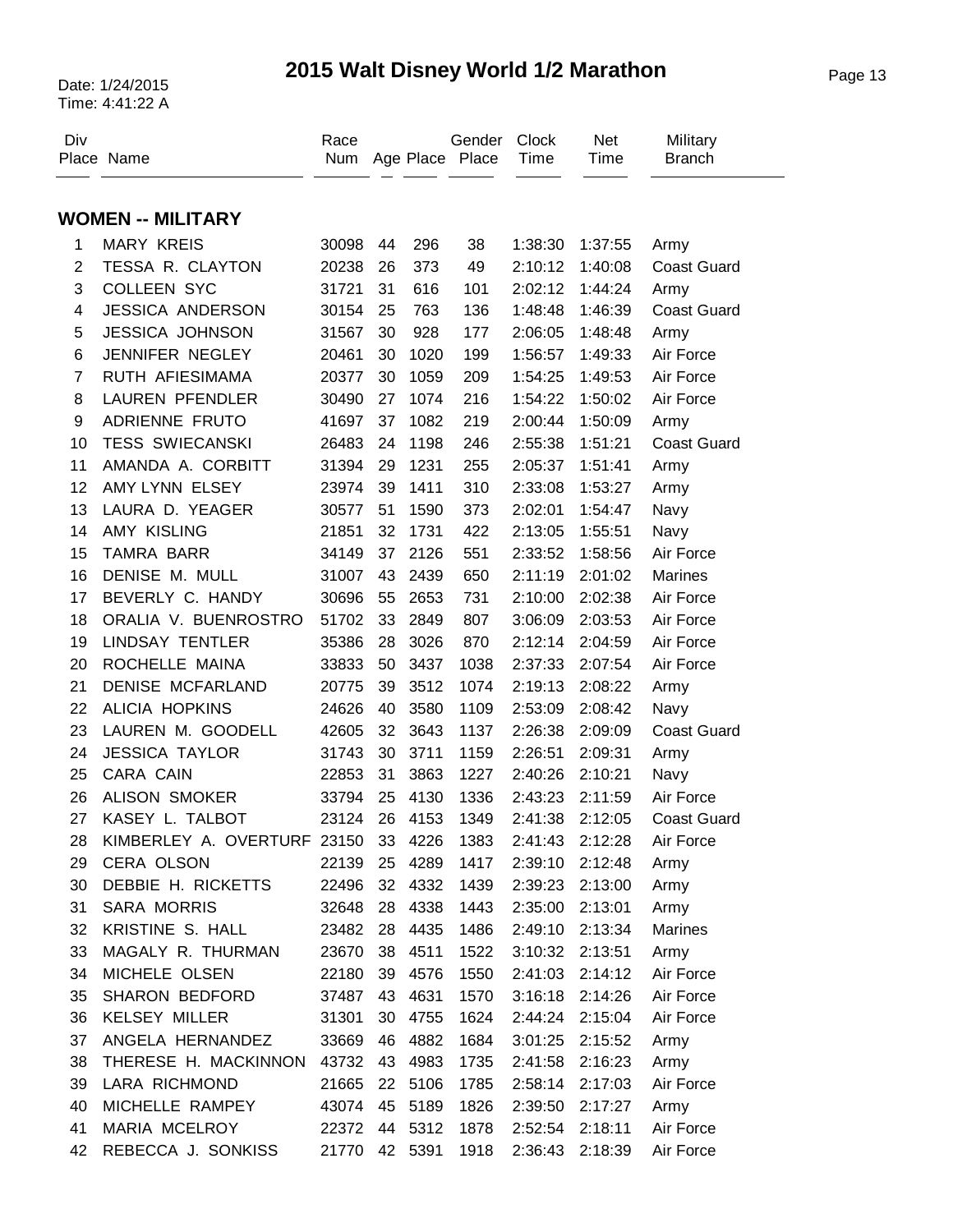# Page 14 Date: 1/24/2015 **2015 Walt Disney World 1/2 Marathon**

| Div | Place Name               | Race<br>Num |    |         | Gender<br>Age Place Place | <b>Clock</b><br>Time | <b>Net</b><br>Time | Military<br><b>Branch</b> |
|-----|--------------------------|-------------|----|---------|---------------------------|----------------------|--------------------|---------------------------|
| 43  | LETSY A. MARSDEN         | 34299       | 40 | 5595    | 2009                      | 2:49:46              | 2:19:44            | Army                      |
| 44  | MAUREEN PECKNOLD         | 22348       | 47 | 5702    | 2057                      | 2:56:50              | 2:20:18            | Army                      |
| 45  | <b>KIRSTAN PYLE</b>      | 22934       | 30 | 5914    | 2158                      | 2:52:32              | 2:21:28            | Air Force                 |
| 46  | HOLLY GREY               | 31406       | 35 | 5924    | 2163                      | 2:35:22              | 2:21:29            | Army                      |
| 47  | MARY N. DIPINTO          | 33249       | 58 | 6029    | 2211                      | 2:47:52              | 2:22:03            | Army                      |
| 48  | KATHLEEN GORBY           | 33672       | 32 | 6099    | 2245                      | 3:14:09              | 2:22:27            | Navy                      |
| 49  | EILEEN P. PITCOCK        | 47167       | 27 | 6386    | 2384                      | 3:09:04              | 2:24:01            | <b>Coast Guard</b>        |
| 50  | CATHRYN MAHONEY          | 24685       | 29 | 6422    | 2404                      | 3:08:33              | 2:24:14            | Air Force                 |
| 51  | MARY G. COMER            | 45677       | 50 | 6445    | 2412                      | 3:08:42              | 2:24:21            | Army                      |
| 52  | <b>CATHERINE METZGER</b> | 43223       | 50 | 6508    | 2445                      | 2:46:03              | 2:24:37            | Marines                   |
| 53  | <b>GRACE GOMEZ</b>       | 26224       | 23 | 6535    | 2455                      | 3:21:44              | 2:24:48            | <b>Marines</b>            |
| 54  | KAYLA VALDEZ             | 24375       | 27 | 6543    | 2459                      | 3:05:05              | 2:24:50            | <b>Marines</b>            |
| 55  | <b>BELINDA ELMORE</b>    | 31175       | 48 | 6637    | 2510                      | 2:46:49              | 2:25:16            | Air Force                 |
| 56  | <b>CASSIE DONAHUE</b>    | 26670       | 21 | 6836    | 2616                      | 3:30:16              | 2:26:13            | Army                      |
| 57  | RACHEL MONETTE           | 23448       | 32 | 6896    | 2646                      | 2:57:16              | 2:26:30            | Army                      |
| 58  | <b>AMY CRISP</b>         | 44457       | 29 | 6949    | 2671                      | 2:52:16              | 2:26:45            | Navy                      |
| 59  | NATALIE SHIELDS          | 22143       | 31 | 6970    | 2678                      | 2:53:16              | 2:26:49            | Air Force                 |
| 60  | KIMBERLY JOHNSON         | 32997       | 39 | 7175    | 2787                      | 3:29:56              | 2:27:47            | <b>Marines</b>            |
| 61  | <b>BELINDA YAUGER</b>    | 41771       | 38 | 7208    | 2802                      | 2:38:45              | 2:27:55            | Army                      |
| 62  | REBECCA ALBERT           | 32765       | 35 | 7237    | 2817                      | 2:54:43              | 2:27:59            | <b>Coast Guard</b>        |
| 63  | MORGAN MOXLEY            | 47731       | 21 | 7260    | 2830                      | 3:17:45              | 2:28:05            | Army                      |
| 64  | <b>VILMARIE LOPEZ</b>    | 32981       | 39 | 7313    | 2864                      | 2:55:35              | 2:28:22            | Army                      |
| 65  | AMANDA VAN ESSEN         | 37364       | 27 | 7368    | 2896                      | 3:33:06              | 2:28:40            | Army                      |
| 66  | SAMIRAH GONZALEZ         | 41303       | 40 | 7581    | 3023                      | 2:37:12              | 2:29:40            | Air Force                 |
| 67  | LINDZI HOWDER            | 32453       | 31 | 7677    | 3072                      | 2:51:57              | 2:30:02            | Air Force                 |
| 68  | <b>CARRIE STRICK</b>     | 24320       | 37 | 7682    | 3077                      | 3:10:46              | 2:30:03            | Army                      |
| 69  | JAMIE Z. GREENDYK        | 49801       | 24 | 7783    | 3129                      | 3:27:24              | 2:30:31            | <b>Coast Guard</b>        |
| 70  | MAVIS COMPAGNO           | 33231       | 53 | 7895    | 3190                      | 2:57:06              | 2:31:09            | Air Force                 |
| 71  | SARAH P. JANSEN          | 23216       | 38 | 7982    | 3239                      | 3:07:11              | 2:31:32            | Navy                      |
| 72  | MAUREEN WALLACE          | 52503       |    | 58 8000 | 3248                      | 3:33:48              | 2:31:36            | Army                      |
| 73  | SHEILA BAKKEN            | 34133       | 40 | 8063    | 3283                      | 3:07:07              | 2:31:53            | Army                      |
| 74  | TERESA A. CLARK          | 43090       | 61 | 8065    | 3285                      | 2:54:12              | 2:31:53            | Air Force                 |
| 75  | MARY A. SHEPARD          | 33360       | 54 | 8173    | 3343                      | 3:02:46              | 2:32:24            | Air Force                 |
| 76  | <b>JUSTINE ALLEN</b>     | 25863       | 30 | 8338    | 3436                      | 3:28:37              | 2:33:16            | Army                      |
| 77  | HEATHER MCGOWAN          | 23121       | 32 | 8574    | 3573                      | 3:03:50              | 2:34:19            | Army                      |
| 78  | EDWARD BLACKSHAW         | 31993       | 40 | 8585    | 3581                      | 3:29:53              | 2:34:21            | Marines                   |
| 79  | LENA WTIHAM              | 50644       | 33 | 8666    | 3622                      | 3:38:50              | 2:34:48            | Army                      |
| 80  | MIEN LE                  | 23715       | 41 | 8809    | 3695                      | 3:10:30              | 2:35:28            | Navy                      |
| 81  | ANN M. CHARNEY           | 43434       | 49 | 8817    | 3700                      | 2:56:43              | 2:35:30            | Army                      |
| 82  | CELIA E. CRACKOVICH      | 48820       | 37 | 8824    | 3704                      | 3:21:48              | 2:35:31            | Navy                      |
| 83  | SHANDAH MARNOCH          | 22232       | 36 | 9031    | 3813                      | 3:03:53              | 2:36:31            | Army                      |
| 84  | LANI A. YEARICKS         | 33063       | 38 | 9093    | 3846                      | 3:03:49              | 2:36:47            | Army                      |
| 85  | WENDY WASHBURN           | 34999       | 47 | 9181    | 3892                      | 3:17:14              | 2:37:17            | <b>Coast Guard</b>        |
| 86  | SHANTI SETHI             | 23892       | 43 | 9232    | 3916                      | 3:16:57              | 2:37:32            | Navy                      |
| 87  | HOLLY GORDON             | 44631       | 63 | 9462    | 4052                      | 3:08:04              | 2:38:40            | Air Force                 |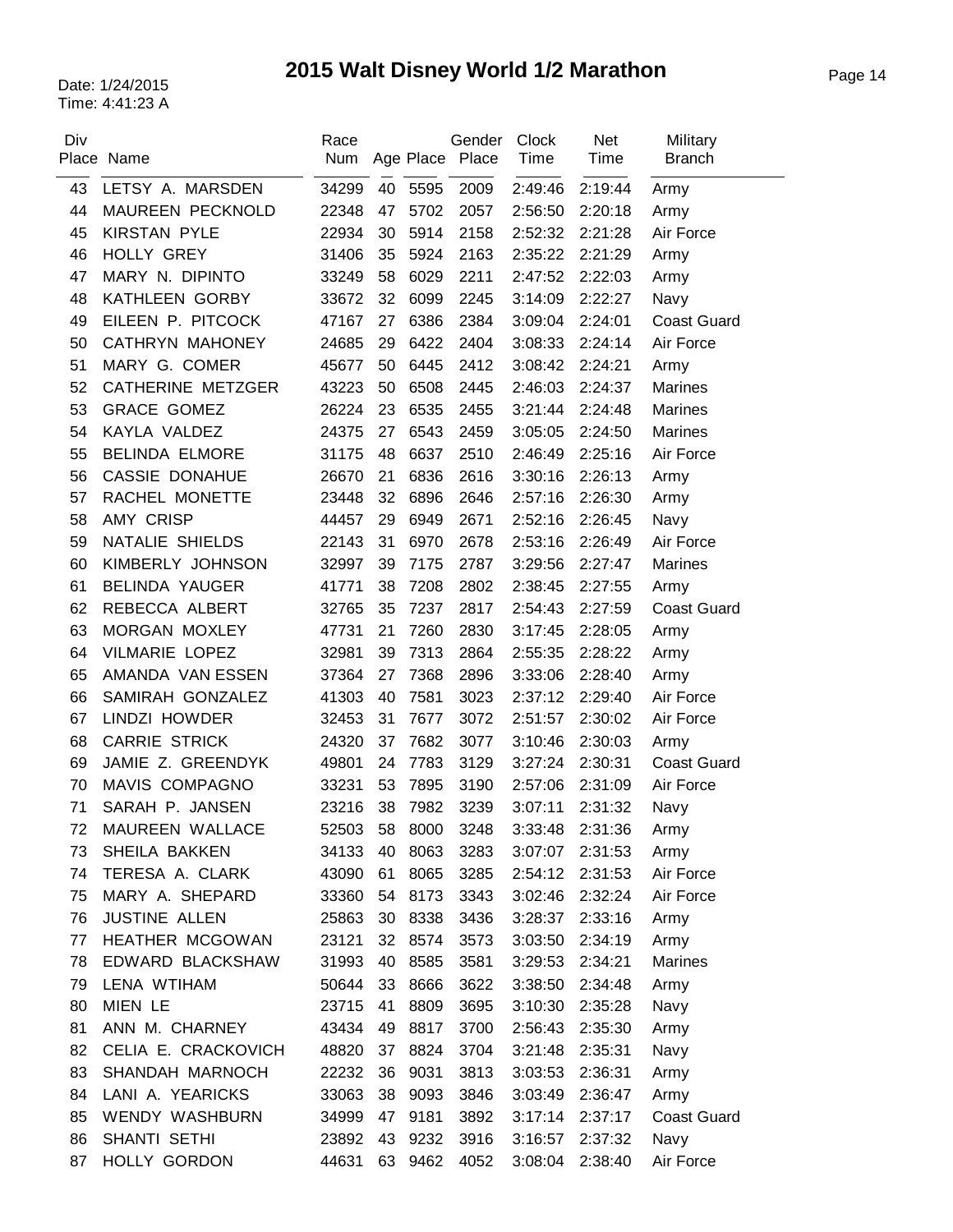# Page 15 Date: 1/24/2015 **2015 Walt Disney World 1/2 Marathon**

| Div | Place Name              | Race<br>Num | Age Place Place     | Gender | Clock<br>Time   | <b>Net</b><br>Time | Military<br><b>Branch</b> |
|-----|-------------------------|-------------|---------------------|--------|-----------------|--------------------|---------------------------|
| 88  | LISA MOORE              | 32820       | 50<br>9575          | 4114   | 3:43:38         | 2:39:12            | Navy                      |
| 89  | PAMELA BRUCE            | 44876       | 54<br>9673          | 4171   | 3:09:55         | 2:39:36            | Air Force                 |
| 90  | HEATHER L. GROOMS       | 23775       | 9820<br>28          | 4263   | 3:14:31         | 2:40:09            | Army                      |
| 91  | <b>CHANELLE LINSON</b>  | 51572       | 30 1E+04 4406       |        | 3:43:20         | 2:41:19            | Air Force                 |
| 92  | LINDSEY BAYLOR          | 21753       | 27 1E+04 4574       |        | 3:00:39         | 2:42:43            | Marines                   |
| 93  | <b>ASHLEY PFLUG</b>     | 46051       | 28 1E+04 4579       |        | 3:23:30         | 2:42:44            | Army                      |
| 94  | <b>KASEY BEERNINK</b>   | 33430       | 25 1E+04 4615       |        | 3:14:10         | 2:43:00            | Navy                      |
| 95  | <b>LINDY KARSNER</b>    | 33945       | 30 1E+04 4724       |        | 3:09:56         | 2:43:51            | <b>Coast Guard</b>        |
| 96  | ANISA DOMINGUEZ         | 23500       | 34 1E+04 4802       |        | 3:19:58         | 2:44:26            | Navy                      |
| 97  | MARTHA MITCHELL         | 24537       | 32 1E+04 4813       |        | 3:29:01         | 2:44:30            | Air Force                 |
| 98  | REBECCA WOLFE           | 34875       | 41 1E+04 4822       |        | 3:23:52         | 2:44:36            | Marines                   |
| 99  | LESHELLE J. RICKMAN     | 25489       | 39 1E+04 4971       |        | 3:35:26         | 2:45:33            | Navy                      |
| 100 | PATRICIA A. CARLSON     | 52207       | 52 1E+04 5010       |        | 3:49:05         | 2:45:55            | Army                      |
| 101 | <b>DANYEL THOMPSON</b>  | 23215       | 41 1E+04 5038       |        | 3:21:19         | 2:46:06            | Army                      |
| 102 | <b>GILLIAN MEDINA</b>   | 43164       | 40 1E+04 5128       |        | 3:44:10         | 2:46:41            | Navy                      |
| 103 | ALISHA HAMILTON         | 48598       | 34 1E+04 5131       |        | 3:44:10         | 2:46:42            | Navy                      |
| 104 | AUDREY A. RYZNER        | 50631       | 50 1E+04 5177       |        | 3:01:25         | 2:46:58            | Army                      |
|     | 105 APRIL CANTWELL      | 33553       | 39 1E+04 5179       |        | 3:17:20         | 2:47:00            | Air Force                 |
| 106 | ALLISON MCGLASSON       | 33148       | 39 1E+04 5327       |        | 3:14:12         | 2:48:11            | Army                      |
|     | 107 ELIANA Y. GALLARDO  | 23633       | 33 1E+04 5331       |        | 3:25:01         | 2:48:15            | Army                      |
|     | 108 LITANYA STOVALL     | 23942       | 48 1E+04 5380       |        | 3:29:59         | 2:48:31            | Navy                      |
| 109 | REBECCA COLLIER         | 23871       | 33 1E+04 5488       |        | 3:28:50         | 2:49:20            | Air Force                 |
| 110 | LAUREN GIGSTEAD         | 35515       | 58 1E+04 5714       |        | 3:36:44         | 2:51:10            | Navy                      |
| 111 | <b>LISA MANNING</b>     | 43933       | 35 1E+04 5775       |        | 3:18:05         | 2:51:32            | Navy                      |
|     | 112 CATHY G. MILCZARSKI | 35450       | 38 1E+04 5776       |        | 3:35:49         | 2:51:33            | Army                      |
|     | 113 KATHIE CLOSE        | 46396       | 58 1E+04 5812       |        | 3:31:14         | 2:51:46            | Air Force                 |
| 114 | TAMI R. ESTEP           | 21983       | 40 1E+04 5857       |        | 3:28:32         | 2:52:12            | Air Force                 |
| 115 | MARIALE ORTIZ           | 50354       | 35 1E+04 5872       |        | 3:55:28         | 2:52:22            | Navy                      |
|     | 116 LINDA BALD          | 35379       | 55 1E+04 5881       |        | 3:37:48         | 2:52:24            | Navy                      |
| 117 | CAROLYN PERROTTI        | 33546       | 27 1E+04 5905       |        | 3:37:57         | 2:52:32            | Air Force                 |
|     | 118 SARAH LYONS         | 21726       | 30 1E+04 5937       |        | 3:18:36         | 2:52:42            | Air Force                 |
| 119 | MEGAN M. MURTISHAW      | 43777       | 33 1E+04 5970       |        | 3:28:22         | 2:52:55            | Air Force                 |
|     | 120 ASHLI SIX           | 26247       | 26 1E+04 6022       |        | 3:48:50         | 2:53:18            | Air Force                 |
| 121 | REBECCA SANFORD         | 26550       | 32 1E+04 6105       |        | 3:57:18         | 2:53:49            | Army                      |
|     | 122 KATIE CRUMBY        | 23617       | 38 1E+04 6108       |        | 3:29:29 2:53:52 |                    | Army                      |
| 123 | MARY BARNETT            | 32720       | 33 1E+04 6156       |        | 3:16:37         | 2:54:14            | Air Force                 |
|     | 124 BRANDY BENITT       | 33633       | 33 1E+04 6165       |        | 3:23:52         | 2:54:18            | Army                      |
|     | 125 ASHLEY N. ROWBACK   | 44416       | 23 1E+04 6300       |        | 3:08:48         | 2:55:14            | Marines                   |
|     | 126 JESSICA EVANS       | 46392       | 27 1E+04 6364       |        | 3:35:07         | 2:55:48            | <b>Coast Guard</b>        |
|     | 127 LINDA CRAUGH        |             | 46698 45 1E+04 6450 |        | 3:36:38         | 2:56:28            | Navy                      |
|     | 128 ASHLEY LINDSTROM    | 36899       | 27 1E+04 6452       |        | 3:53:47         | 2:56:28            | Navy                      |
| 129 | NICOLE HANS             | 36622       | 30 1E+04 6481       |        | 3:47:40         | 2:56:37            | Air Force                 |
|     | 130 SABRINA WEBB        | 25705       | 41 1E+04 6649       |        | 3:55:42 2:57:38 |                    | Army                      |
|     | 131 AMY SITZE           | 34769       | 40 1E+04 6740       |        | 3:37:51         | 2:58:22            | Army                      |
| 132 | MICHELLE YARBROUGH      | 42285       | 36 1E+04 6798       |        | 3:13:27         | 2:58:45            | Navy                      |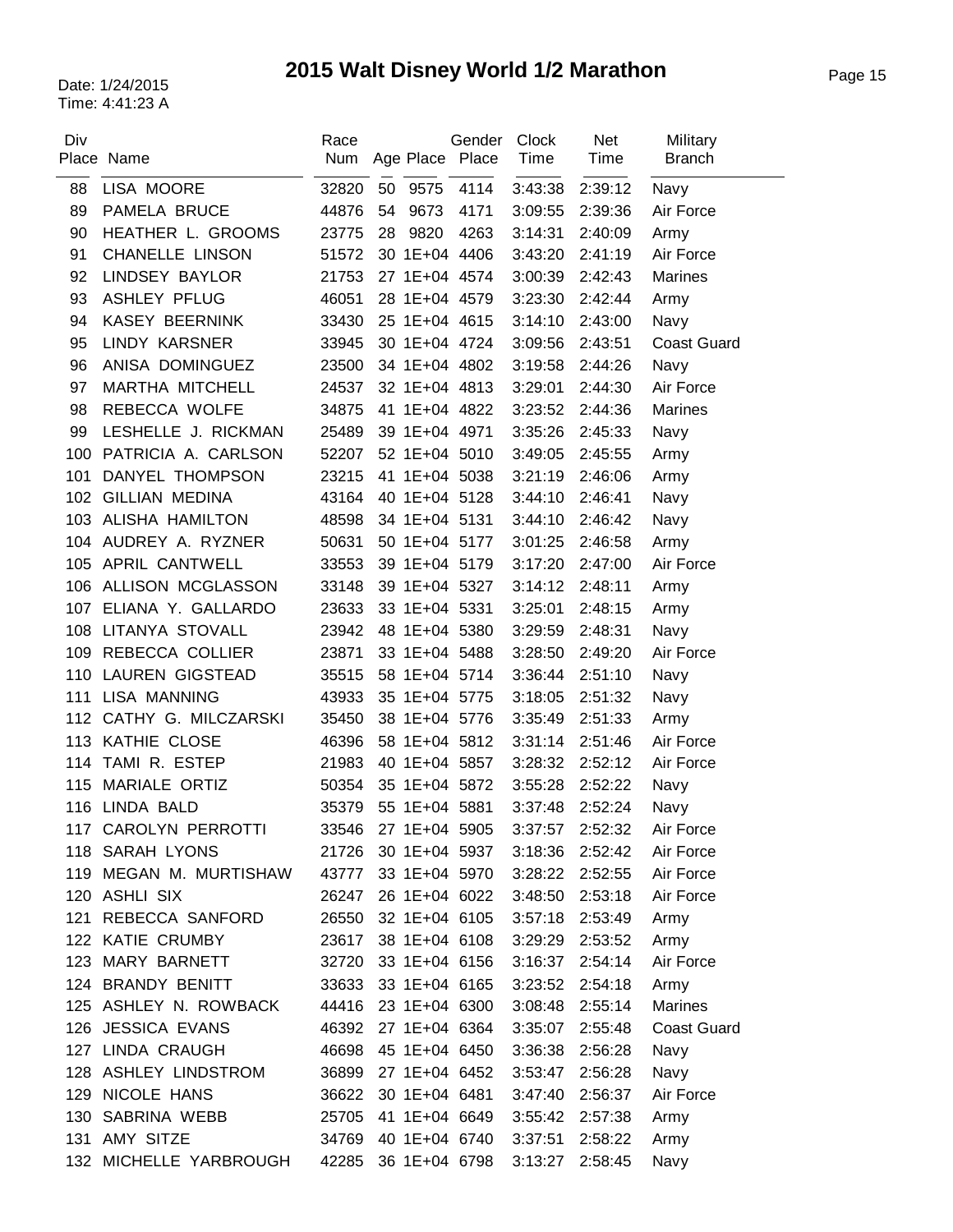# Page 16 Date: 1/24/2015 **2015 Walt Disney World 1/2 Marathon**

| Div | Place Name                | Race  | Num Age Place Place    | Gender | <b>Clock</b><br>Time | Net<br>Time | Military<br><b>Branch</b> |
|-----|---------------------------|-------|------------------------|--------|----------------------|-------------|---------------------------|
|     | 133 TONI L. WALKER        | 36087 | 45 1E+04 6951          |        | 3:26:24              | 2:59:48     | Army                      |
|     | 134 AMANDA HARQUAIL       | 36376 | 31 1E+04 7074          |        | 3:52:47              | 3:00:42     | <b>Coast Guard</b>        |
| 135 | NIMFA C. PARKS            | 45587 | 40 1E+04 7082          |        | 3:37:09              | 3:00:46     | Air Force                 |
| 136 | <b>TRACY BALLARD</b>      | 26305 | 42 1E+04 7186          |        | 3:57:08              | 3:01:41     | Army                      |
| 137 | ANA L. CHRISTIAN          | 44358 | 57 1E+04 7291          |        | 3:28:29              | 3:02:37     | Army                      |
| 138 | <b>TERESA DRAG</b>        | 45597 | 47 1E+04 7337          |        | 4:06:23              | 3:02:57     | Marines                   |
| 139 | <b>VICKI SUE MERRY</b>    | 33015 | 57 1E+04 7426          |        | 3:38:59              | 3:03:47     | Navy                      |
| 140 | GLORIA L. BONDS           | 24924 | 53 1E+04 7434          |        | 3:48:27              | 3:03:50     | Army                      |
| 141 | CARISSA A. RAWSON         | 49990 | 25 1E+04 7458          |        | 4:07:20              | 3:04:00     | Air Force                 |
|     | 142 AMANDA DAVIS          | 33428 | 31 1E+04 7476          |        | 3:49:41              | 3:04:09     | Air Force                 |
| 143 | KARLA F. LANGLEY          | 34678 | 50 1E+04 7492          |        | 3:44:53              | 3:04:15     | Air Force                 |
| 144 | <b>MARIAN MISTERS</b>     | 36913 | 60 1E+04 7496          |        | 3:59:51              | 3:04:20     | Navy                      |
| 145 | ARI HOLDEN                | 22346 | 27 2E+04 7595          |        | 3:34:45              | 3:05:10     | Army                      |
| 146 | CHUNG SIEDLECKI           | 21678 | 55 2E+04 7704          |        | 4:07:50              | 3:05:55     | Air Force                 |
| 147 | <b>HEATHER FINN</b>       | 48433 | 31 2E+04 7727          |        | 3:56:37              | 3:06:03     | Army                      |
| 148 | CHRISTINA WILLIAMS        | 43291 | 37 2E+04 7760          |        | 3:28:43              | 3:06:19     | Air Force                 |
| 149 | <b>KIM BLUMBERG</b>       | 23562 | 41 2E+04 7772          |        | 3:43:14              | 3:06:27     | Army                      |
| 150 | CHARLOTTE G. KAY          | 36385 | 53 2E+04 7835          |        | 3:56:27              | 3:06:59     | Air Force                 |
| 151 | CHRISTINE L. MILESKI      | 25507 | 38 2E+04 7862          |        | 3:56:38              | 3:07:13     | Army                      |
| 152 | NAKEISHA A. BENNETT       | 23671 | 38 2E+04 7909          |        | 3:43:07              | 3:07:36     | Army                      |
| 153 | SHARNON BELLE-SCOTT       | 46344 | 51 2E+04 8071          |        | 3:48:18              | 3:08:57     | Air Force                 |
|     | 154 TANGA BERNAL          | 33103 | 36 2E+04 8121          |        | 3:34:53              | 3:09:24     | Army                      |
| 155 | LINDA PUGSLEY             | 49586 | 68 2E+04 8130          |        | 4:11:36              | 3:09:28     | Air Force                 |
| 156 | AMANDA RODRIGUEZ-SMI      | 33929 | 31 2E+04 8311          |        | 4:14:00              | 3:11:00     | Army                      |
|     | 157 PAT RORER             | 35744 | 56 2E+04 8335          |        | 3:57:01              | 3:11:10     | Air Force                 |
| 158 | <b>SARAH SHEWELL</b>      | 46375 | 23 2E+04 8426          |        | 3:51:28              | 3:11:55     | Air Force                 |
| 159 | <b>KERRY ADAMS</b>        | 48866 | 62 2E+04 8499          |        | 4:09:59              | 3:12:28     | Army                      |
| 160 | DIANE M. HADDEN           | 25047 | 29 2E+04 8848          |        | 4:05:07              | 3:15:04     | Navy                      |
| 161 | CAITLIN M. BICKHART       | 36068 | 30 2E+04 8914          |        | 3:55:29              | 3:15:33     | Navy                      |
|     | 162 VIRGINIA TORPEY       |       | 35068 30 2E+04 8937    |        | 4:06:34              | 3:15:46     | Air Force                 |
|     | 163 ROBYN CORBIN          | 25349 | 39 2E+04 9174          |        | 4:15:16              | 3:17:29     | Army                      |
|     | 164 SUSAN D. DAVIS        | 45979 | 63 2E+04 9314          |        | 3:53:37              | 3:18:26     | Navy                      |
|     | 165 KATHLEEN A. HICKMAN   | 32529 | 37 2E+04 9327          |        | 4:23:01              | 3:18:32     | Army                      |
|     | 166 SHANAMARIE O. HARVILL | 26153 | 47 2E+04 9402          |        | 4:21:36              | 3:19:00     | Air Force                 |
| 167 | <b>JESSICA DONNELLY</b>   | 36432 | 25 2E+04 9422          |        | 4:10:22              | 3:19:09     | Army                      |
|     | 168 ANGELA VARVEL         | 36431 | 49 2E+04 9423          |        | 4:10:22              | 3:19:09     | Air Force                 |
| 169 | CRYSTAL M. VINCENT        | 36265 | 62 2E+04 9446          |        | 4:09:39              | 3:19:17     | Army                      |
|     | 170 LISA PASS             | 22911 | 53 2E+04 9583          |        | 4:01:28              | 3:20:17     | Navy                      |
| 171 | <b>CAROLYN CRARY</b>      | 33578 | 37 2E+04 9621          |        | 3:50:59              | 3:20:31     | Navy                      |
|     | 172 MICHELLE C. MILLER    | 31753 | 32 2E+04 9708          |        | 4:16:46              | 3:21:06     | Navy                      |
|     | 173 CYNTHIA CORDERO       | 26074 | 28 2E+04 9756          |        | 4:23:23              | 3:21:30     | Navy                      |
|     | 174 LAURA D. TAKAKUWA     | 26663 | 24 2E+04 10026         |        | 4:20:56              | 3:23:41     | Air Force                 |
| 175 | MONICA I. DECLET-WHITI    | 24657 | 38 2E+04 10128         |        | 4:10:25              | 3:24:29     | Navy                      |
|     | 176 KATHLEEN JOHNSON      | 26374 | 62 2E+04 10211         |        | 4:14:29              | 3:25:04     | Army                      |
| 177 | LYNETTE JOHNSON           | 26022 | 41 2E+04 10213 4:14:29 |        |                      | 3:25:04     | Army                      |